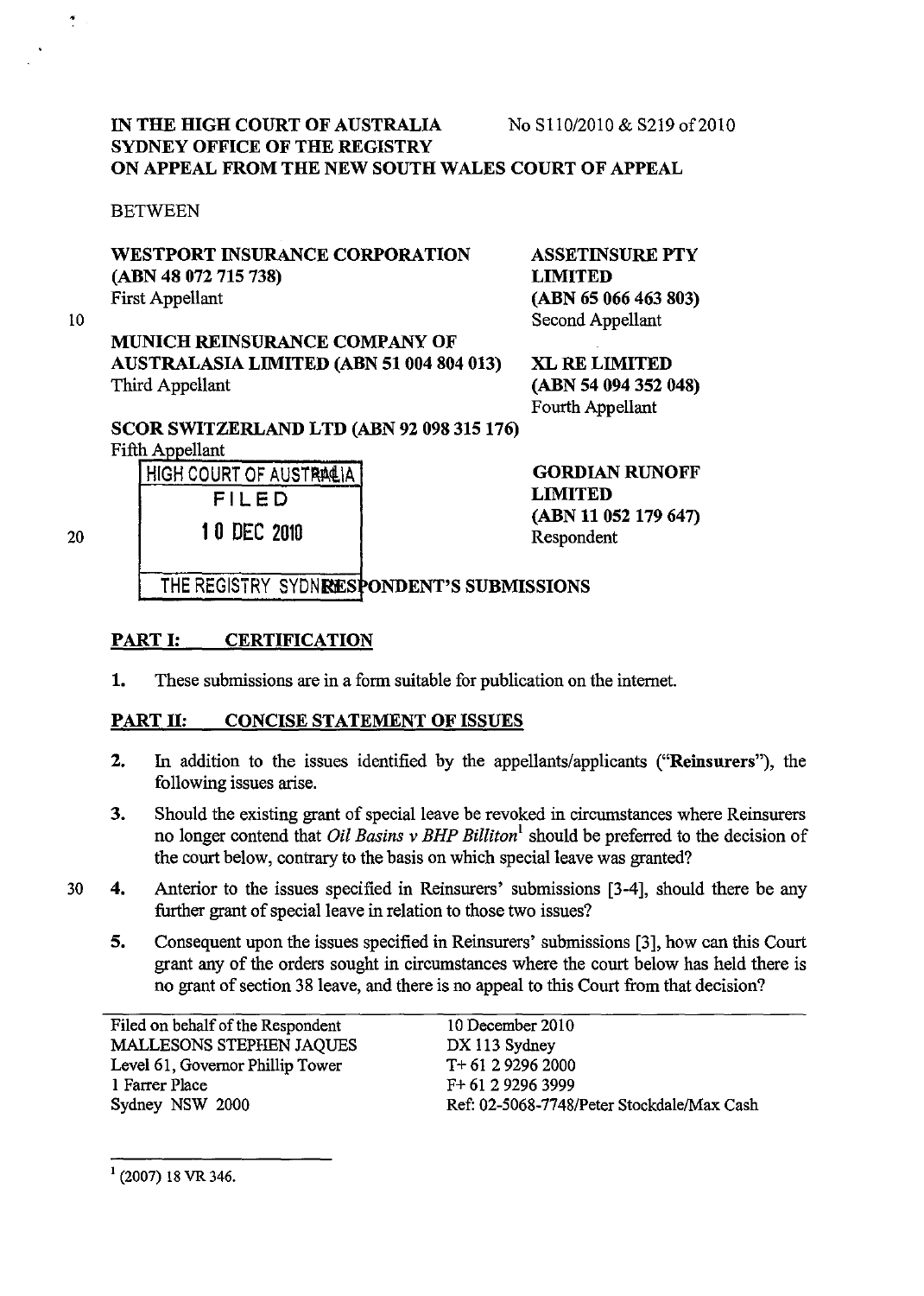6. None of the issues specified in Reinsurers' submissions [5-14] arise unless special leave is granted beyond that already granted.

## PART III: SECTION 78B OF THE JUDICARY ACT 1903

7. Consideration has been given to the question whether notice pursuant to section 78B of the *Judiciary Act 1903* should be given with the conclusion that it is not necessary.

## PART IV: CONTESTED MATERIAL FACTS

- 8. The respondent ("Gordian") accepts Reinsurers' statement of facts with the following comments.
- 9. First, the treaties covered all policies written by Gordian and classified by it as D&O 10 insurance<sup>2</sup>.
	- 10. Secondly, in addition to the findings of the arbitrators referred to at [21] of Reinsurers' submissions, there was the finding that the reason why the reinsurance contracts did not cover D&O policies which did not require that claims be made and notified within 3 years was that such D&O policies were excluded or because the D&O policies which were covered by the reinsurance contracts were limited<sup>3</sup>.
- 11. The characterisation of the finding of the primary judge at [23] of Reinsurers' submissions is not correct. The primary judge held that the application of section 18B turned on a distinction in insurance contracts between "exclusions" and "limitations", on the one hand, and "scope of cover" on the other<sup>4</sup>. The reinsurance argument put in 20 this Court about the terms of treaties that identify which underlying policies are covered<sup>5</sup> was not put to the primary judge (nor to the arbitrators or the court below).

## PART V: APPLICABLE STATUTES AND REGULATIONS

12. Gordian agrees with paragraphs [93-95] of Reinsurers submissions but adds that the repeal of the NSW *Commercial Arbitration Act* 1984 is the first step in the implementation of an agreement by all State Attorney's General to modernise this uniform legislate regime<sup>6</sup>. The other States are still to repeal and replace their respective statutes.

## PART VI: STATEMENT OF ARGUMENT

#### *Special leave should be revoked*

30 13. This case is no longer a suitable vehicle for the Court to consider any conflict between Oil *Basins* and the court below. Gordian contends that the court below was correct to hold that *Oil Basis* was plainly wrong, and there is no contradictor<sup>7</sup>. Further, in the

<sup>&</sup>lt;sup>2</sup> AB 4/1943 (Court of Appeal judgment [62(a)] (the wording of the new 10xs10 treaty was as expiring [63])).

 $3$  AB 1/17 (Award [90]).

 $4$  Eg, AB 4/1711 (judgment [78]) and AB4/1716 (judgment [92]).

 $<sup>5</sup>$  Eg, Reinsurers' submissions [26].</sup>

<sup>6</sup> AB *5/2067.40* (second reading speech of NSW Attorney General, 12 May 2010).

<sup>7</sup> Reinsurers' submissions at [78]; contrast Reinsurers' special leave submissions at [29] AB *5/2039* and [2010]

HCATrans 233 p.8; their argument in the court below recorded at [195] and [199] (AB 411983-5).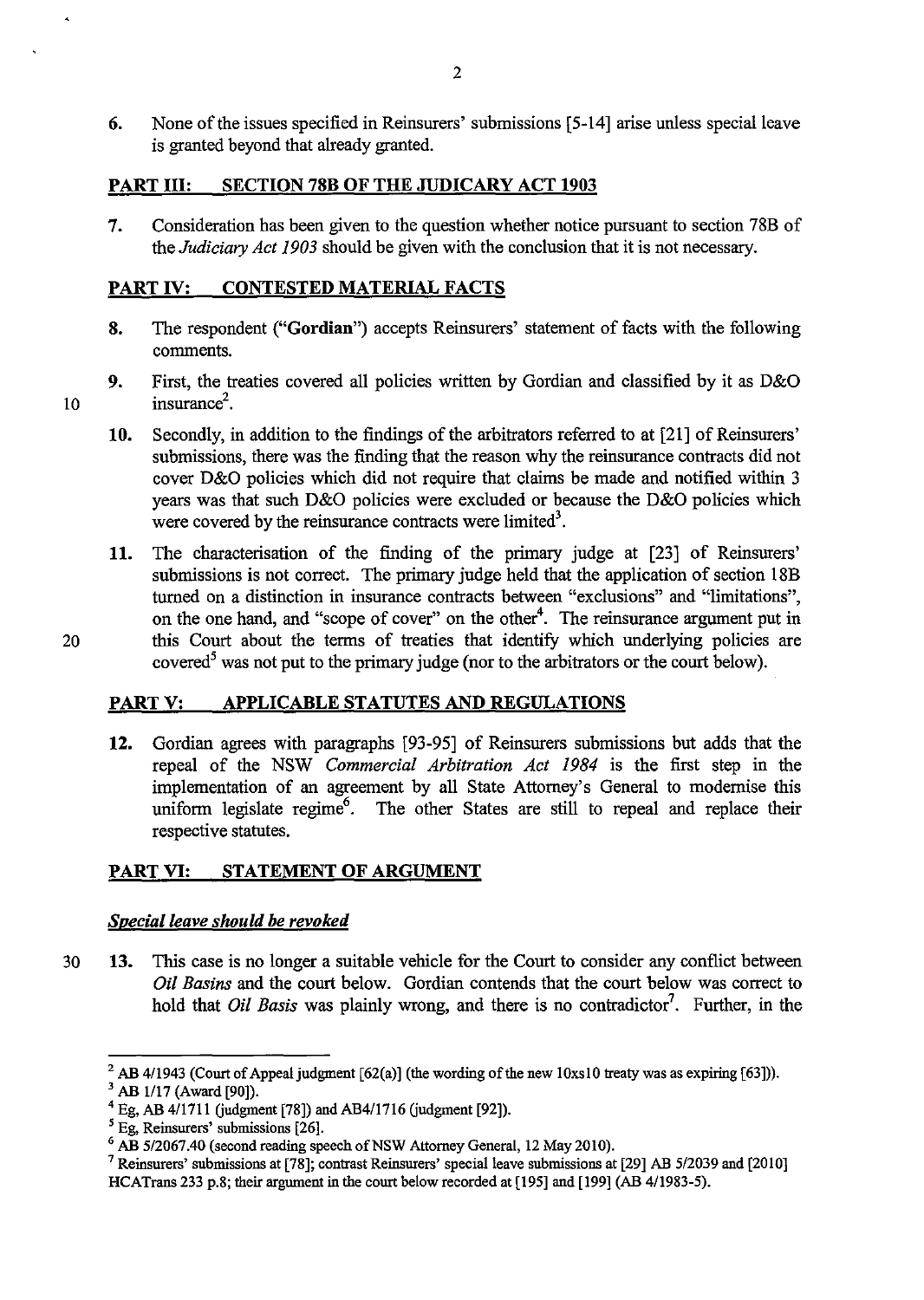absence of any appeal from the court below's refusal of section 38 leave, it is not possible for any of the orders sought by Reinsurers to be granted.

#### *Reasons adequate in anv event*

- 14. If special leave is not revoked, then the appeal should be dismissed because either (1) the reasons are adequate or (2) if not, nothing flows.
- 15. The arbitrators' obligation to give reasons in this case arose from section  $29(1)(c)$  of the *Commercial Arbitration Act 1984.* Section 29(1)(c) required "a statement of the reasons for making the award". The section  $29(1)(c)$  duty is, ultimately, a question of construction.
- 10 16. When considering the extent of a duty to give reasons, primary regard is to be had to the function to be served by the giving of those reasons<sup>8</sup>. The function of reasons under  $s.29(1)(c)$  is to enable the parties to assess their limited rights of appeal under section 38.
	- 17. The adequacy of the arbitrators' reasons in this case might be tested by asking whether, if more reasons had been given, Reinsurers' rights of appeal would have been affected. The answer to that question is "no".
- 18. The relevant question under section 18B(1) of the *Insurance Act 1902* was whether, in all the circumstances, it was not reasonable for the Reinsurers to be bound to indemnify Gordian. The court below correctly characterised this as an evaluative question of fact<sup>9</sup>. 20 An appeal might lie from the arbitrators' decision if there was no evidence to support their conclusion, but that it not alleged (nor could it be)<sup>10</sup>. Otherwise, no appeal lies from this decision, even if an appeal court considers it illogical, perverse or completely unreasonable<sup>11</sup> (which it is not: Reinsurers were willing (and in the treaties agreed) to provide automatic cover for all D&O policies which covered claims up to three years, no matter who the original insured was).
	- 19. Reinsurers' attempt to transform the issue of reasonableness into a question of statutory construction by reference to the subject, scope and objects of the statute is unconvincing and should be rejected. The words are: "in all the circumstances it is not reasonable".
- 20. In their reasons, the arbitrators identified the correct question and stated their  $30$  conclusion<sup>12</sup>. The adequacy of the reasoning for reaching that conclusion has to be considered in the light of the way the arbitration was conducted and, in particular, the submissions made to the arbitrators. These matters are known to the parties. The arbitrators' reasons are not impenetrable if read in the light of these matters.
	- 21. Section l8B(1) required the arbitrators to consider "all the circumstances", but that did not mandate an enquiry at large. It was incumbent upon Reinsurers to identify any circumstance they relied upon for their contention that it was not reasonable. Before the arbitrators, Reinsurers invoked the proviso to section 18B(1) and bore the onus of

CLR 644 al 654 (Menzies J).

<sup>8</sup> *Soulemezis v Dudely (Holdings) Ply Ltd* (1987) 10 NSWLR 247 at 280G (McHugh JA).

<sup>&</sup>lt;sup>9</sup> AB 4/1982 (Court of Appeal judgment [188]).

<sup>&</sup>lt;sup>10</sup> AB 4/1982 (Court of Appeal judgment [189]).

<sup>&</sup>lt;sup>11</sup> Clark v Flanagan (1934) 52 CLR 416 at 427-428 (Dixon J); *Roncevich v Repatriation Commission* (2005) 222 CLR 115 al 136-137 [66-68] (Kirby J); *Warley Ply Ltd v Adco Constructions Ply Ltd* (1988) 8 BCL 300 a1310- 311 (McHugh JA); *R v District Court of the Metropolitan District Holden at Sydney; Ex parte White* (1966) 116

 $12$  AB 1/16 (Award [88]).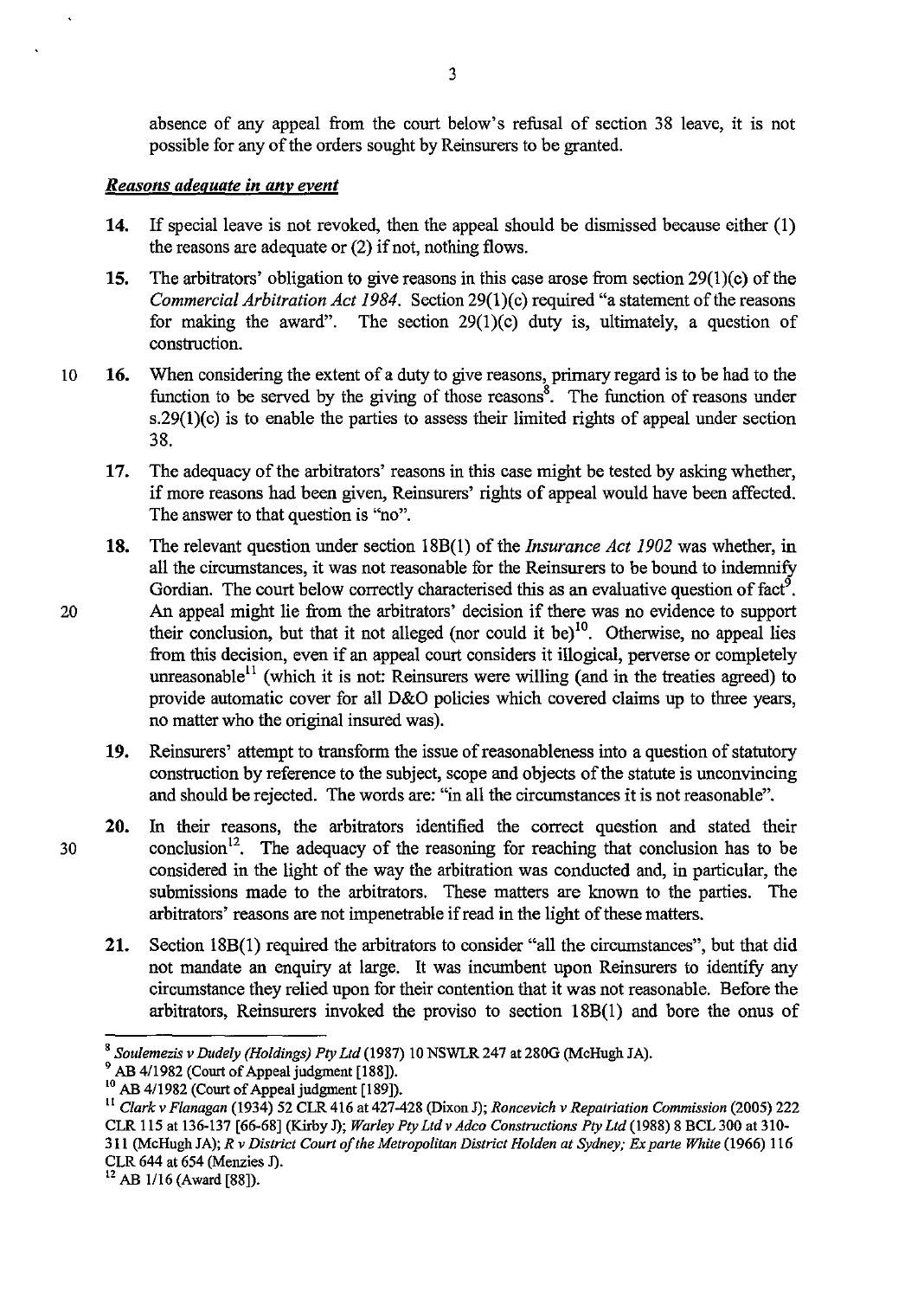persuasion. They positively pleaded that it was not reasonable in all the circumstances<sup>13</sup> and made submissions to that effect<sup>14</sup>. Reinsurers only relied upon one circumstance, namely the fact that, if Gordian was bound to submit the FAI policy for special acceptance, Reinsurers would have declined it. Reinsurers gave a number of reasons why they would have declined it, but all the reasons came back to the same point of reasonableness, namely that special acceptance would have been declined.

- **22.** As the court below noted<sup>15</sup>, the arbitrators' reasons reveal a comprehensive appreciation of the underlying factual material, including Reinsurers' hypothetical willingness to grant special acceptance. This particular factual matter was first considered by the 10 arbitrators in the context of rejecting Gordian's alternative argument under section 18 of the *Insurance Act 1902* (which refers to an absence of prejudice to the insurer). In the context of dealing with the section 18 argument, the arbitrators' considered the hypothetical special acceptance<sup>16</sup>. They referred to the evidence on this issue and implicitly found in favour of Reinsurers<sup>17</sup>. The arbitrators thereafter considered the proviso to section 18B on the factual basis contended for by Reinsurers.
- **23.** The fact that the arbitrators expressly considered hypothetical special acceptance in the context of section 18, not section 18B, does not undermine their reasoning on section 18B. The arbitrators' reasons, in this regard, reflects the structure of Reinsurers' written submissions. In their written submissions, Reinsurers addressed hypothetical special 20 acceptance under the heading for section 18. When turning to reasonableness under section 18B, Reinsurers merely cross referred back to their earlier submissions<sup>18</sup>. Following as it does paras [84] and [85], para [88] of the arbitrators' reasons mirrors the brevity of para [15] in section M of Reinsurers' written submissions.
	- **24.** Having adopted Reinsurers' factual position on hypothetical special acceptance, the only step which remained was for the arbitrators to reach a conclusion about whether that circumstance (the only one relied upon by Reinsurers) made it uureasonable for Reinsurers to be bound to indemnify Gordian. This was a process of evaluation. The arbitrators were not compelled to conclude uureasonableness. The arbitrators' contrary conclusion was open to them.
- 30 **25.** Understood in the light of Reinsurers' submissions, the arbitrators' reasons are adequate. They satisfy the standard correctly adopted by the court below<sup>19</sup>.
	- **26.** Even if the arbitrators' reasons do not satisfy s.29(1)(c), nothing flows. Leave to appeal for this specific question has never been granted under s.38(4)(b). Although a grant of leave was sought from the primary judge for this question, his grant of leave was limited to other questions<sup>20</sup>. In the court below, Reinsurers failed on their notice of contention by which they sought to revisit the width of the primary judge's grant of s.38 leave<sup>21</sup>. The application for special leave from this part of the court below's decision (Grounds

 $^{13}$  AB 1/85 (Amended Rejoinder [2(d)]).

<sup>&</sup>lt;sup>14</sup> AB 1/359-363 (Section J of Reinsurers' submission to the arbitrators dated 20 July 2008).

<sup>15</sup> AB 4/1983-1984 (Court of Appeal judgment [196-197]).

<sup>&</sup>lt;sup>16</sup> AB 1/15 (Award [84]).<br><sup>17</sup> AB 1/15-16 (Award [85]).

<sup>&</sup>lt;sup>18</sup> AB 4/327.27 (Section M, para [15] of Reinsurers' submission to the arbitrators dated 20 July 2008).

<sup>&</sup>lt;sup>19</sup> AB 4/1991 (Court of Appeal judgment [215]).

<sup>20</sup> AB 4/1721 (Einstein J [106]); AB 4/1954 (Court of Appeal [97]).

<sup>&</sup>lt;sup>21</sup> AB 4/1933 (Court of Appeal [17(c)]) and AB 4/1982-1983 ([190-194]).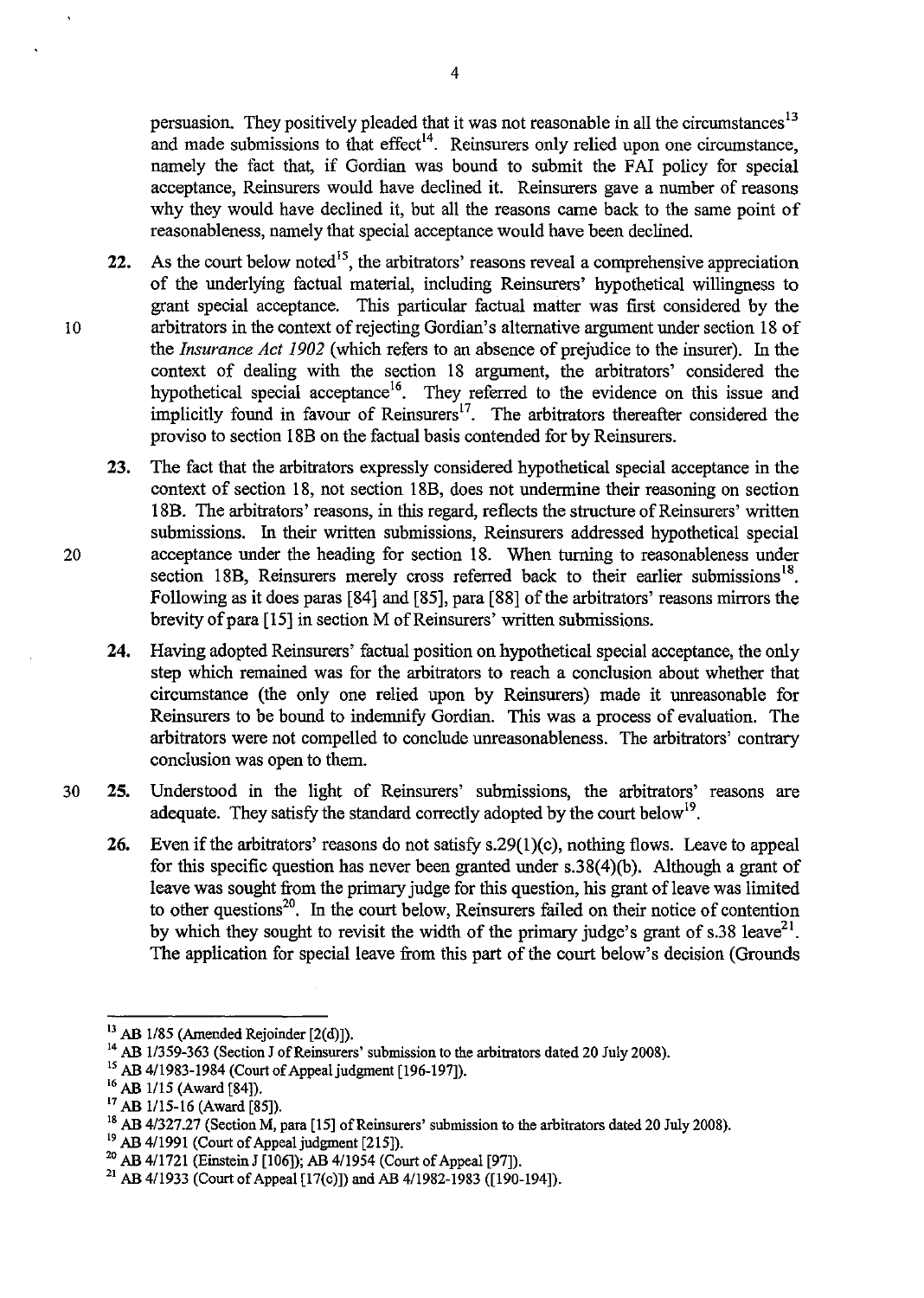2&3 in the Amended Application for Special Leave<sup>22</sup>) was dismissed on 3 September  $2010^{23}$ .

- 27. In any event, this specific question is not suitable for a grant of section 38 leave. As a free standing question of law, no section 38 leave may be obtained for inadequate reasons for an evaluative conclusion, from which there would be no appeal anyway. The essential requirement of section 38(5)(a) is lacking and the court in its residual discretion<sup>24</sup> would not grant section 38 leave where a remitter would have no utility.
- 28. Absent a grant of section 38 leave, the court has no jurisdiction to set aside or remit the award<sup>25</sup>. The relief now sought under section  $38(3)$  is not available. Neither does 10 section 42 apply, which requires misconduct on the part of the arbitrators which has never been alleged (even in a technical sense).
	- 29. As remitter is futile, and given the policy objectives of arbitration as an alternative means of dispute resolution featuring speed and finality, the appeal should be dismissed.

## *Further grant of special leave for Grounds* 5 *(section 18B)* & 6 *(causation)*

- 30. Special leave should be refused for Ground 5 because it has no utility. The court below held that Reinsurers were not entitled to a grant of section 38 leave for this issue<sup>26</sup> and the application for special leave to appeal from that decision has been dismissed<sup>27</sup>. Reinsurers' submissions at [55-60] are beyond the grant of special leave, either extant or reserved, and are not responded to. Even if Ground 5 is upheld, the outcome below 20 remains unchanged.
- 
- 31. Further, Reinsurers' arguments, as articulated in this Court, are now cast in terms of reinsurance treaties<sup>28</sup>. These arguments were not advanced below. Without the views of the court below, and because of the exclusion of reinsurance from section 18B since  $2009^{29}$ , these further grounds are inapposite for a grant of special leave. The ongoing relevance of section 18B to reinsurance is asserted but not proved.
- 32. Special leave should similarly be refused for Ground 6. It seeks to raise an issue of the construction of section 38(5)(b)(i), which has now been repealed in NSW as the forerunner to the modernisation of the uniform national scheme.
- 33. Further, the purpose of section 38 was to minimise judicial supervision and review of 30 arbitrations, and enhance the finality of awards<sup>30</sup>. This purpose is underpinned by public policy objectives. A grant of special leave to review the arbitrators' decision on either Ground is inappropriate.

<sup>22</sup> AB *5/2021-2022.* 

<sup>23</sup> AB *5/2244* (Order 4).

<sup>&</sup>lt;sup>24</sup> Promenade Investments Pty Ltd v New South Wales (1991) 26 NSWLR 203 at 225-226 (Sheller JA, with whom Mahoney and Meagher HA agreed).

 $25$  Section 38(1).

 $^{26}$  AB 4/1978 (Court of Appeal [178]).

<sup>27</sup> AB *5/2244* (Order 4 dismissing ground 2 at AB 5/2021-2022).

<sup>28</sup> Reinsurers' submissions [3], [26], [27], [42-46], [50-51], [73], [61(2)] and [63].

*<sup>29</sup> Insurance Regulation 2009* 

*<sup>,0</sup> Promenade Investments Ply Ltdv State of New South Wales* (1991) 26 NSWLR 184 at 187-189 (Rogers CJ Comm D); *Promenade Investments Ply Ltd v State of New South Wales* at 221 and 226 (Sheller JA, with whom Mahoney & Meagher HA agreed); *Natoliv Walker* (1994) 217 ALR 201 at 202 (KirbyP).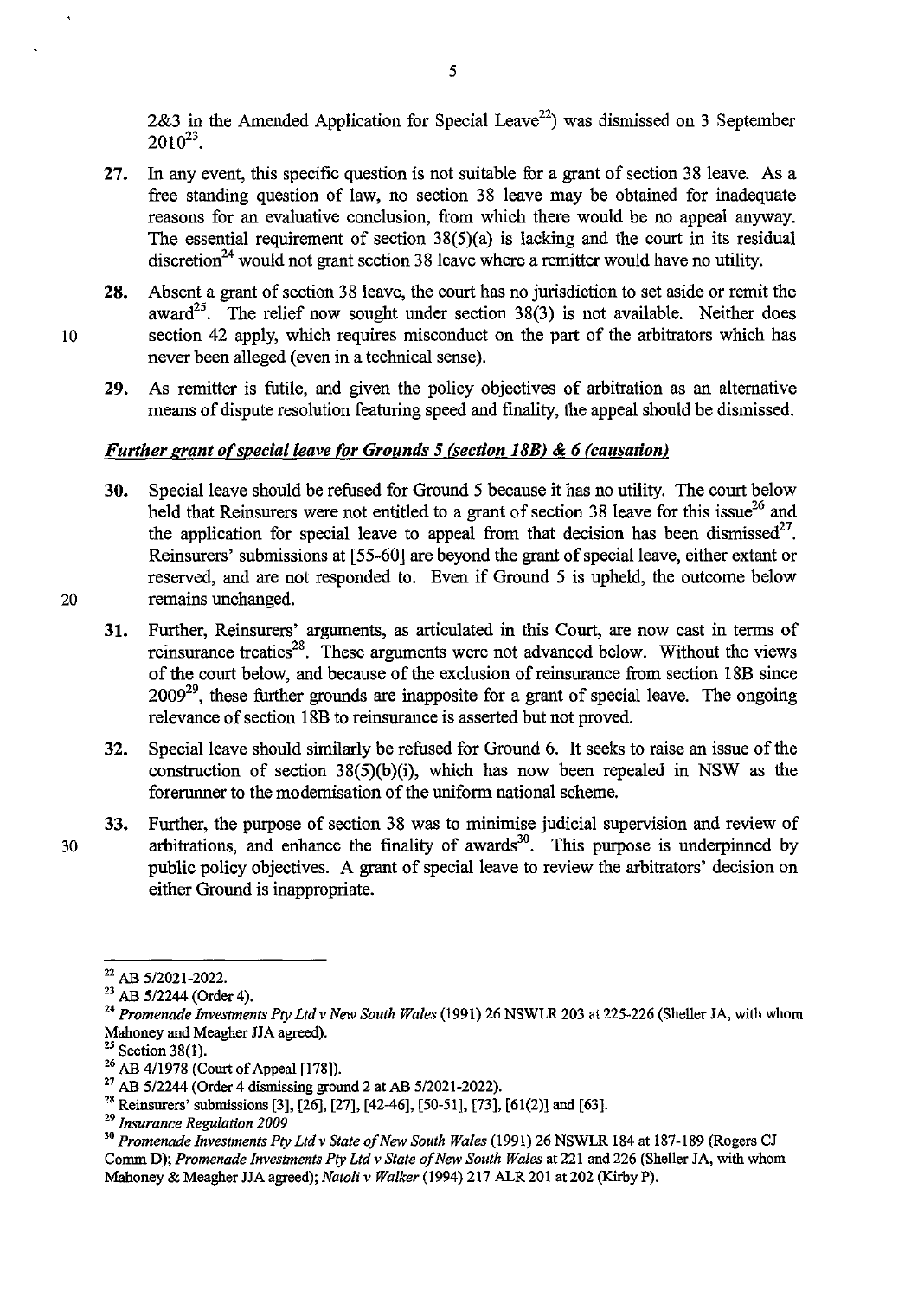## *Ground* 5 - *section 18B* - *iffurther special leave is granted*

- 34. At all stages below, Reinsurers' contention that sectionl8B did not apply was based on a perceived distinction in insurance contracts between "exclusions" and "limitations", on the one hand, and "scope of cover" on the other. This was the only relevant question of law from which Reinsurers made an application for section 38 leave to appeal<sup>31</sup>. The court below was right to reject this argument. Reinsurers now abandon it  $3^2$ .
- 35. Reinsurers now put a different argument which does not apply to insurance generally, or even to reinsurance generally. It only applies to treaty reinsurance: section 18B does not apply to "the terms of reinsurance treaties that identify which underlying insurance 10 contracts are covered by the terms of the reinsurance treaties<sup>33</sup>. To make good this argument, Reinsurers call in aid concepts of "loss" under reinsurance<sup>34</sup>, a distinction between treaty and other reinsurance<sup>35</sup> and a contention that section 18B was intended as "consumer" legislation which was not concerned with reinsurance<sup>36</sup>.
	- 36. It being common ground before the arbitrators that the reinsurance contracts in this case were subject to section  $18B^{37}$ , the provision had to be applied in accordance with its terms.
- 37. The reinsurance contracts, although treaties, were themselves contracts of reinsurance<sup>38</sup>. Under those contracts, Reinsurers agreed to indemnify Gordian in respect of losses under business written by Gordian and classified by it as Directors and Officers Liability 20 Insurance<sup>39</sup>. For any business so classified, Gordian was prima facie entitled to indemnity.
	- 38. The arbitrators undertook the task of construing the parties' agreement. They found:
		- (a) the cover did not include subsequently issued D&O policies which did not require claims to be made and notified within three years from inception<sup>40</sup>; and
		- (b) the reason why such policies were not covered was because they were "excluded" or because the reinsurance treaties were "limited"<sup>41</sup>.
- 39. By the provisions of the reinsurance contracts, as construed by the arbitrators, the circumstances in which Reinsurers were bound to indemnify Gordian were defined so as to exclude or limit liability where a D&O policy not only covered claims which were  $30$  made within three years, but also claims made after three years<sup>42</sup>. In these circumstances, section 18B was engaged.
	- 40. Nothing in the background material warrants the operation of the statute being cut back as Reinsurers contend. The objective of section 18B is to remedy the perceived commercial mischief where insurers are able to avoid liability on claims otherwise

 $31$  AB 1/30 (Commercial List Statement [8(c)]).

<sup>32</sup> Reinsurers' submission [52].

<sup>&</sup>lt;sup>33</sup> Reinsurers' submissions [26]. See also [27], [42-46], [50] and [61(2)].

<sup>&</sup>lt;sup>34</sup> Reinsurers' submissions [50].

 $35$  Reinsurers' submissions [43-45].

<sup>&</sup>lt;sup>36</sup> Reinsurers' submissions [27] and [33].

<sup>&</sup>lt;sup>37</sup> AB 4/1996 (Court of Appeal judgment [234]).

<sup>&</sup>lt;sup>38</sup> Tariff Reinsurance Ltd v Commissioner of Taxes (Victoria) (1938) 59 CLR 194 at 215 (Dixon J).

<sup>&</sup>lt;sup>39</sup> AB 4/1943 (Court of Appeal judgment [62(a)] (the wording of the new 10xs10 treaty was as expiring [63])).

<sup>40</sup> AB 1117-18 (Award [90-92]).

<sup>41</sup>*Id.* 

<sup>42</sup> AB 4/1981 (Court of Appeal judgment [184]).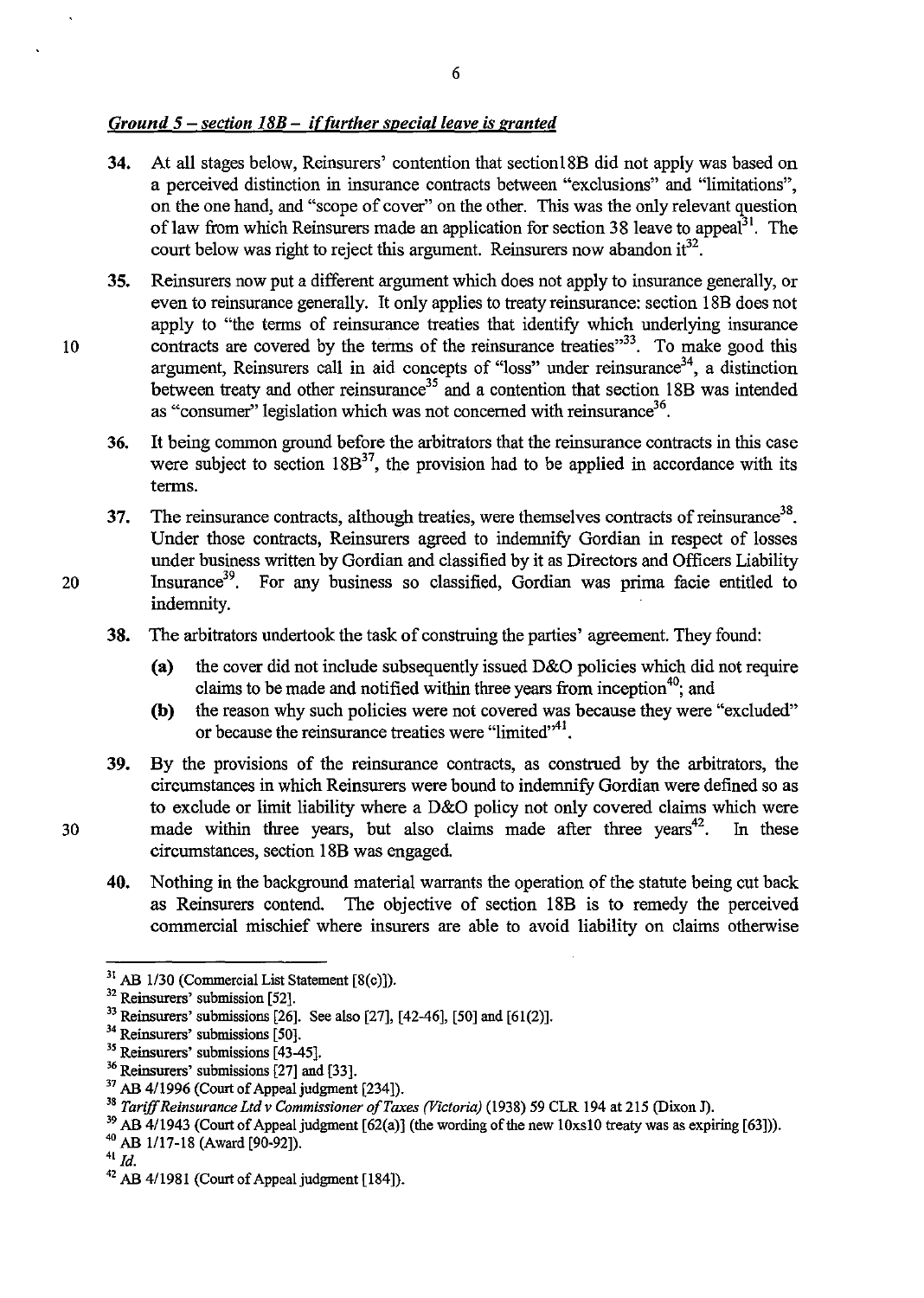based on exclusions or tenns operative upon, or triggered by, events that had no relationship to the cause of the event giving rise to the loss and claim in question<sup>43</sup>. The LRC Report makes clear that the amendments to the *Insurance Act 1902* were not intended to be limited to some notion of "consumer" contracts<sup>44</sup>. The NSWLRC rejected a submission from the Insurance Council of Australia that the amendments should be limited to "domestic" insurance, and instead recommended that they apply to all insurance, including insurance taken out by a large public company which employs insurance specialists on its staff<sup>45</sup>.

41. As remedial legislation, the language of section 18B is to be construed so as to give the 10 most complete remedy which is consistent with the actual language employed and to which its words are fairly open<sup>46</sup>. The words are fairly open to the construction adopted by the court below.

## *Ground* 6 - *"causation"* - *if further special leave is granted*

- 42. The court below found that detennination of the "causation" question will not add to the certainty of commercial law<sup>47</sup>. The application for special leave to appeal from that finding has been dismissed<sup>48</sup>. Therefore, the only question of utility in Ground 6 is whether the error found by the court below was an error of law within section 38(5)(b)(i).
- 43. Section 38(5)(b)(i) does not apply because (1) it was not an error of law and (2) it was 20 not manifest on the face of the award. The issue is not one of causation but rather one of identifying the "circumstance" by which cover was excluded or limited under the reinsurance contracts. The arbitrators' specifically found that the "circumstance" was the fact that the FAI Policy not only covered claims which were made within three years, but also claims made after three years<sup>49</sup>. The court below was correct to characterise this as a question of  $fact<sup>50</sup>$ . Section 18B uses words according to their common understanding, so there is no error of law unless Reinsurers can show that it was not reasonably open to the arbitrators to conclude that the facts as found by them fall within the words of the statute<sup>51</sup>. They do not.
- 44. It is not enough for Reinsurers to contend that the alleged error was a mixed question of 30 fact and law. Section 38(2) is limited to "questions of law". This is to be construed having regard to the statute's purpose of restricting judicial intervention in arbitrations. The subject matter of the appeal must be limited to a question of law, and to that

<sup>&</sup>lt;sup>43</sup> AB 4/1972 (Court of Appeal judgment [149]).

<sup>44</sup> Eg, LRC Report [7.16].

<sup>45</sup> LRC Report [7.30 -7.31].

<sup>46</sup>*Khoury* v *Government Insurance Office (NSW)* (1984) 165 CLR 622 at 638 and 640.

<sup>47</sup> AB 4/1981 (Court of Appeal [185]).

<sup>48</sup> AB 512244 (Order 4 dismissing ground 2 at AB 5/2021-2022). Reinsurers' submissions at [73] are beyond the grant of special leave, either extant or reserved, and are not responded to.

AB 1/17-18 (Award [92]).

<sup>50</sup> AB 4/1980 (Court of Appeal judgment [182]).

<sup>51</sup>*Vetler* v *Lake Macquarie City Council* (2001) 202 CLR 439 at 450-451 [25-26] (Gleeson CJ, Gummow & Callinan JJ) and at 477-378 [108] (Hayne J); *Hope* v *Bathurst City Council* (1980) 144 CLR 1 at 7.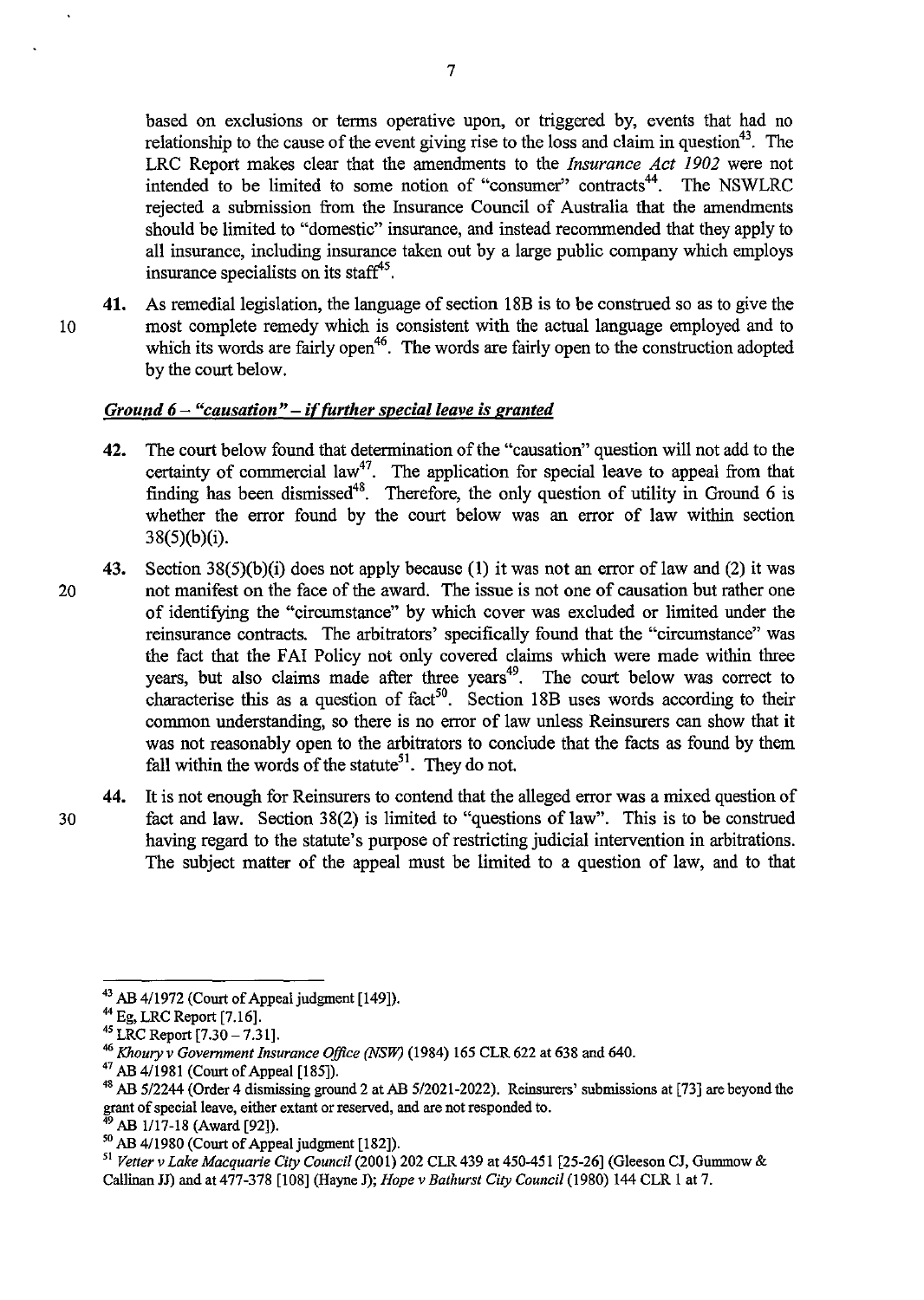alone<sup>52</sup>. The identification of the applicable "circumstance" is the kind of issue arbitrators should decide, not courts.

45. In any event, the alleged error does not rise to the level of manifest. The history of adjudication in this case demonstrates that the alleged error is not capable of rapid recognition after swift and easy persuasion, and without lengthy exploration and reconsideration<sup>53</sup>. It is not obvious with little or no doubt<sup>54</sup>. If the primary judge had correctly applied the two-stage process and refused section 38 leave before hearing full argument on the issue, the ultimate merits of the arbitrators' reasoning would never have required the court's adjudication.

#### 10 PART VII: RESPONDENT'S NOTICE OF CONTENTION

## *Contention 1 – manifest error on the face of the award and strong evidence*<sup>55</sup>

- 46. This issue does not arise unless there is a further grant of special leave for Ground 5 (section l8B) or Ground 6 ("causation") of the Application for Special Leave. A further grant of special leave for Ground 2 (strong evidence and certainty of commercial law)<sup>56</sup> would also be required.
- 47. The court below held (correctly) that there was no manifest error of law on the face of the award for both the section 18B question<sup>57</sup> and the "causation" question<sup>58</sup>.
- 48. To demonstrate error for these two questions, Reinsurers relied upon no evidence other than the award and reasons included in  $it^{59}$ . The court below considered that the 20 alternative in section 38(5)(b)(ii) might nonetheless apply, so long as the criteria in that section were met<sup>60</sup>. In so doing, the court below erred. As a matter of construction of section 38(5)(b), where recourse is had to nothing but the award and the reasons included in it, the error of law must be manifest on the face of the award before leave may be granted.
	- 49. Section 38(5)(b), which was amended in 1990, reflects the guidelines for granting leave articulated by Lord Diplock in *The Nema*<sup>61</sup>.
	- 50. Section 38(5)(b)(i) applies where the error of law is manifest on the face of the award. Although s.38(5)(b)(i) does not refer to evidence, it is implicit that an application for

<sup>52</sup> AB 5/2008 (Court of Appeal judgment [279]). And see TNT *Skypak International (Aust) Ply Ltd* v *Federal Commission o/Taxation* (1988) 82 ALR 175 at 178 (Gummow J); *B&L Linings Ply Ltd* v *Chie/Commissioner 0/ State Revenue* (2008) 74 NSWLR 481 at 495-496 [47-48] (Allsop P).

*<sup>53</sup> Natoli* v *Walker* at 215 (Kirby P); Court of Appeal judgment [116] (AB 4/1961).

*<sup>54</sup> Natoli* v *Walker* at 223 (Mahoney *lA).* 

<sup>55</sup> AB 5/2254.

<sup>56</sup> AB 5/2021-2022.

 $57$  AB 4/1961 (at [116] - this was also conceded by Reinsurers).

<sup>58</sup> AB 4/1981 (at [IS3]).

<sup>&</sup>lt;sup>59</sup> For the section 18B question, reference was made to the materials extrinsic to the enactment of section 18B of the *Insurance Act 1902,* but there was no evidence about the conduct of the arbitration.

 $^{60}$  For the section 18B question, see AB 4/1975-1978 (at [161-172]). For the causation question, see AB 4/1981 (at [183]). In both cases, the court below held that the criteria in section 3S(5)(b)(ii) were not satisfied in this **case.** 

<sup>61</sup> *Pioneer Shipping Ltdv BTP Tioxide Ltd* [1982] AC 724 at 742-743.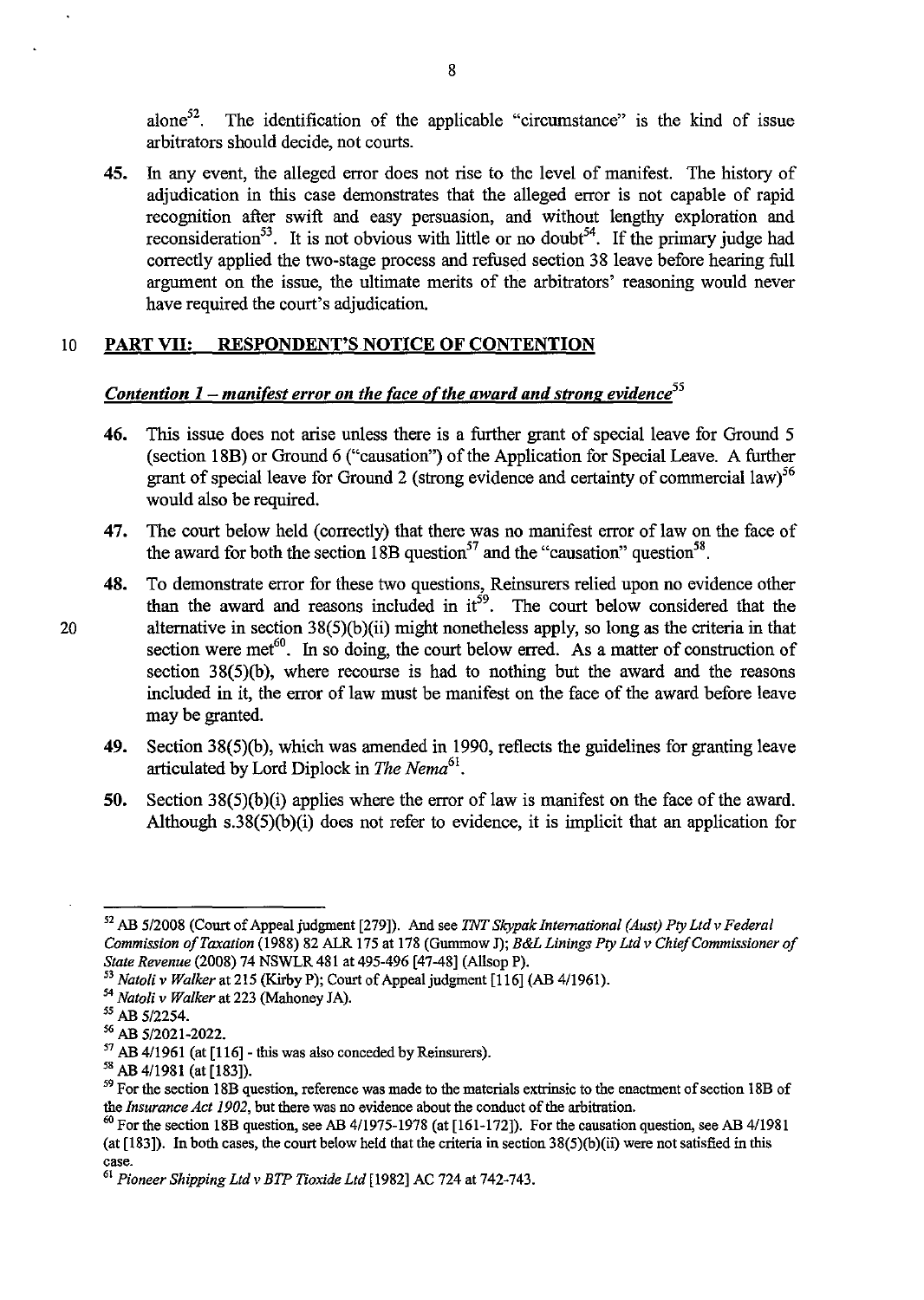leave under that provision will include evidence of the award (and the reasons included in it<sup>62</sup>).

- 51. Section 38(5)(b)(ii) contemplates that the error of law will be demonstrated by "evidence". When contrasted with the reference in  $s.38(5)(b)(i)$  to "the face of the award", and in any event, this means evidence of something other than the award itself (including reasons). The express provision for adducing evidence with which to demonstrate error of law responds to the uncertainty in 1990 about the circumstances in which this was permitted $^{63}$ .
- 52. Having regard to the influence of *The Nema* guidelines, the specification of "strong 10 evidence" is readily equated with a requirement that the evidence establishes a strong prima facie case before leave is granted under section 38(5)(b)(ii). Such a construction is apposite to a preliminary application for leave to appeal. The applicant must demonstrate that there is evidence (to the requisite standard: "strong") which, at a subsequent hearing of the appeal, may establish an error of law (or may not when the full evidence is considered).
- 53. If recourse is to be had to nothing but the award (including reasons), then the evidence is already complete at the time of the hearing of the application for leave. In those circumstances, section 38(5)(b) requires the court to decide whether the alleged error of law is already manifest. If not, there is no utility in further argument at the appeal. To 20 nonetheless grant leave in such circumstances would be inimical to the finality of arbitration, which is the overriding policy objective of the statute.
	- 54. The construction of section 38(5)(b) outlined above gives effect to the meaning of the words chosen by Parliament, is harmonious with the legislative history and serves the policy objective of the statute. Section 38 leave should have been declined for Grounds 5 and 6 for these additional reasons.

#### *Contention 2 – section 18B argument will not add to the certainty of commercial law*<sup>64</sup>

- 55. This issue does not arise unless there is a further grant of special leave for Ground 5 of the Application for Special Leave (section 18B). A further grant of special leave for Ground 2 would also be required.
- 30 56. The question as to the arbitrators' construction of section l8B may not be considered by a court unless there is a grant of leave. Reinsurers have conceded that only section  $38(5)(b)(ii)$  is potentially applicable<sup>65</sup>. That section requires that determination of the question may add, or may be likely to add, substantially to the certainty of commercial law. The court below held that this criterion was satisfied for the section 18B question because of its effect on the operation of insurance markets in Australia: at  $[173]^{66}$ .
	- 57. Before the court below, the argument advanced by Reinsurers (and to which the court referred in [173]) applied to insurance generally. It was based on a distinction between "scope of cover" and "exclusion" or "limitation"<sup>67</sup>. The argument Reinsurers seek to advance in this Court is different. It is limited to reinsurance treaties. The

<sup>&</sup>lt;sup>62</sup> Section 29(1)(c) of the *Commercial Arbitration Act 1984*.

<sup>63</sup> AB 4/1962-1964 (Court of Appeal judgment [120-123]).

<sup>64</sup> AB 5/2254.

<sup>&</sup>lt;sup>65</sup> AB 4/1961 (Court of Appeal judgment [116]).

<sup>66</sup> AB 4/1978.

<sup>67</sup> AB 4/1975 (Court of Appeal's summary of the argument at [160]).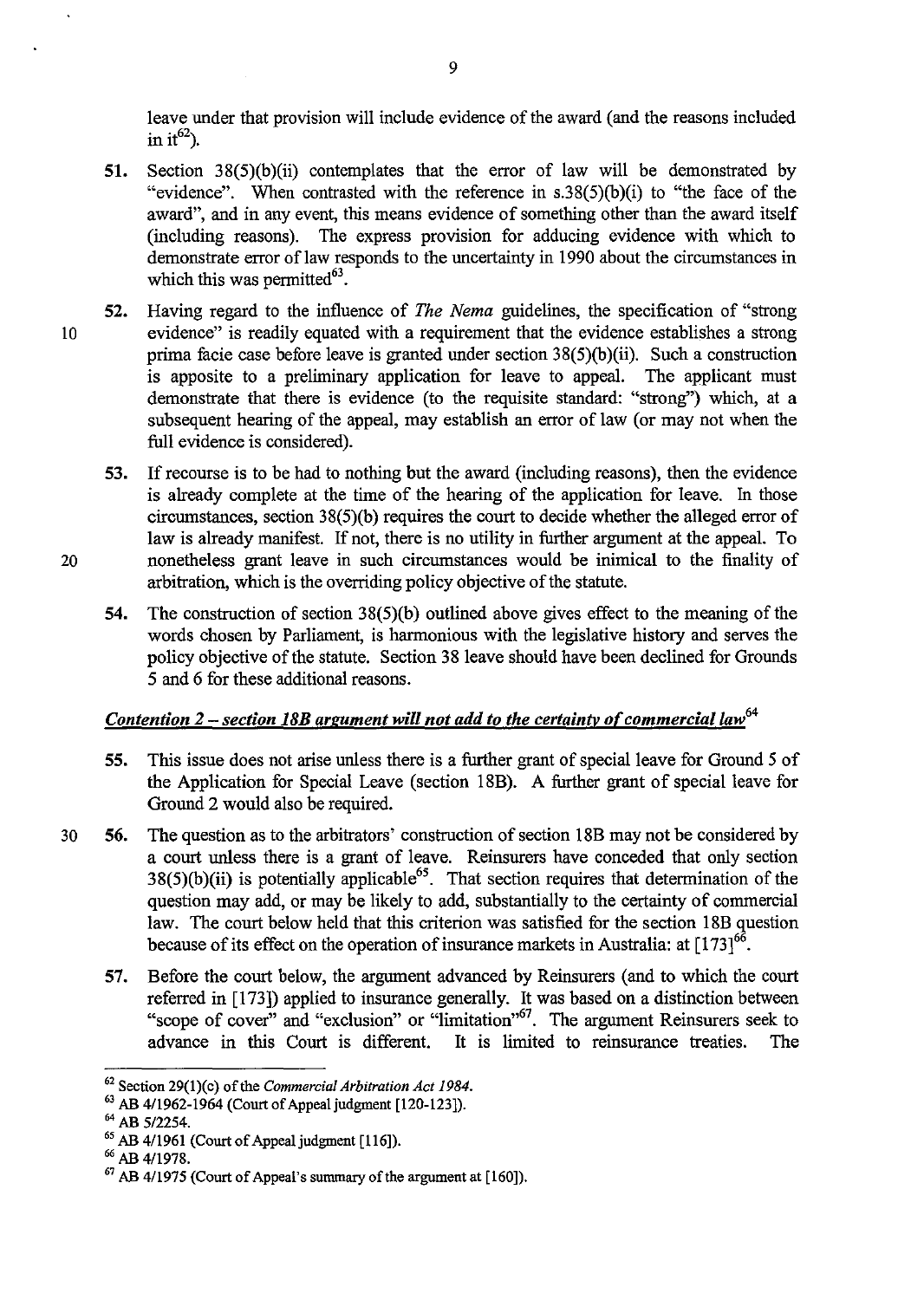detennination of this reinsurance question will not add substantially to the certainty of commercial law. Reinsurance has been removed from the operation of section  $18B^{68}$ . The court below recognised this, and would have decided this issue against Reinsurers had the same argument been advanced to  $it^{69}$ .

## *Contentions* 3 & 4 - *what was the circumstance limiting or excluding cover? 70*

- 58. This issue does not arise unless there is a further grant of special leave for Ground 6 ("causation").
- 59. The question about what caused the loss in respect of which Gordian sought to be indemnified turns on the identification of the "circumstance" by which cover was 10 excluded or limited under the reinsurance contracts. Section 18B will apply unless that circumstance caused the loss.
	- 60. The arbitrators addressed this question with precision. They found that the circumstance was not that the FAI policy was issued but that the terms of the FAI policy not only covered claims which were made within 3 years, but also claims made after 3 years<sup>71</sup>. From that conclusion, a non-causation finding correctly and necessarily From that conclusion, a non-causation finding correctly and necessarily follows.
	- 61. The court below preferred the contention of Reinsurers, namely that the relevant circumstance was the fact that FAI policy was issued at all<sup>72</sup>. The court below's view on this issue was evidently equivocal<sup>73</sup>.
- 20 62. The arbitrators' analysis was correct. Nothing warranted the court below interfering with the arbitrators' conclusion on what was essentially a factual matter<sup>74</sup>. The arbitrators' conclusion is more in tune with commonsense and the operation of section 18B. Gordian was entitled under the reinsurance contracts to indemnity for all policies written by it and classified by it as D&O (such as the FAI policy), but cover was excluded or limited if the tenns of the policy covered claims made more than 3 years after inception. Reinsurers seek to take advantage of this exclusion or limitation, even though the claim was made within 3 years. It is not attended by the vice sought to be avoided by the exclusion or limit.

## *Contentions* 5 & 6 - *section* 38 *leave not required to raise purely detensive points 0([aw75*

30 63. The court below held that Gordian required section 38 leave for each point of contention it sought to raise before the primary judge<sup>76</sup>. The points of contention (listed in the judgment below at  $\left[80\right]^{77}$ ) were generally questions anterior to the application of section 18B. They went to the existence and extent of the 3 year limit in the reinsurance contracts. They were points of law by which Gordian sought to sustain the Award.

os Clause 4(b) of the *Insurance Regulations 2009.* 

<sup>69</sup> AB 512003 (Court of Appeal judgment [264]).

<sup>70</sup> AB *5/2254.* 

<sup>71</sup> AB 1/17-57ff(Award [92]).

<sup>72</sup> AB *5/2002* (at [257-258]).

<sup>73</sup> AB *4/1980* (Court of Appeal judgment at [180] & [182]).

<sup>74</sup> AB 4/1980 (Court of Appeal judgment at [182]).

<sup>7</sup>S AB *512255.* 

<sup>76</sup> AB *5/2009-2010* (Court of Appeal judgment [280-283]).

<sup>77</sup> AB *4/1949-1950.*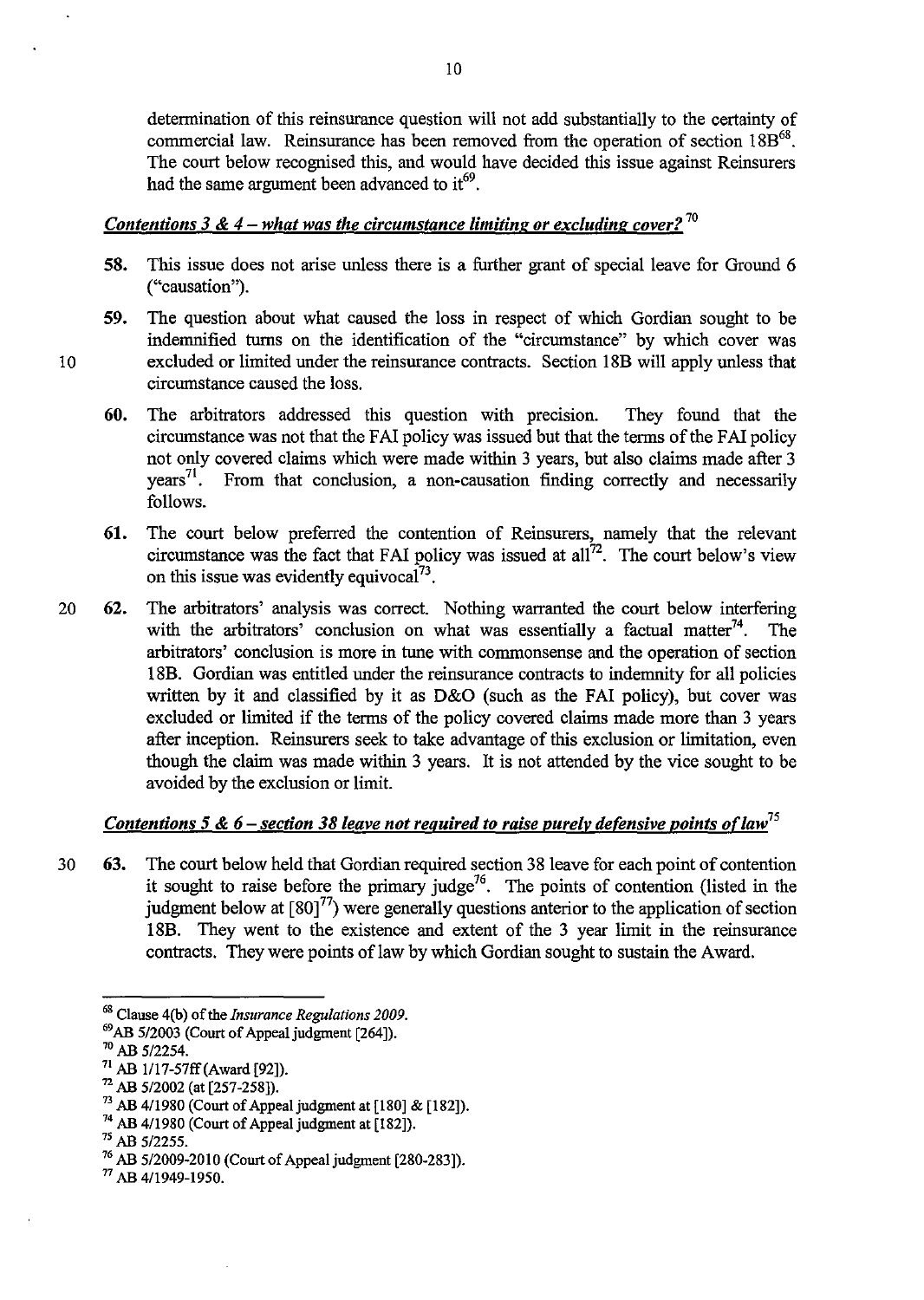- **64.** The question of leave to raise such points of contention is ultimately a question of construction of section 38, read as a whole.
- **65.** Section 38 is directed to the circumstances in which it is permissible for the court to set aside or remit an award. Sections 38(1) and 38(2) prescribe the court's jurisdiction for that purpose. Importantly, section 38 is expressed in terms of an "appeal". Conventionally understood, this means a challenge to the orders made, not the reasons given<sup>78</sup>. Consistent with this conventional meaning, the outcome of a section 38 appeal is an order made in relation to "the award": section 38(3). "The award" means the orders made by the arbitrators. Whilst an award may have included in it the reasons for 10 making the award<sup>79</sup>, the reasons do not constitute the award.
	- **66.** Section 38, in its terms, is directed only to a challenge to the orders made by the arbitrators: that is, "the award". Section 38 does not apply to an attempt to sustain the arbitrator's orders by raising other questions of law. The court below erred by construing section 38 otherwise. It erroneously equated an "appeal" (against orders) with a "complaint" (about questions of law)<sup>80</sup>. It also equated "the award" with the reasons for making the award<sup>81</sup>. The wording of section 38 does not warrant these terms being construed in this unconventional way.
- **67.** Whilst it may be accepted that the policy behind section 38 is to restrict and limit appeals against awards, that policy is implemented by the requirement that there first be 20 a grant of leave for an appeal. Once there is a grant of leave, it is incumbent upon the court to determine the appeal by making an order under section 38(3). As the court below recognised, points of contention may be relevant to the decision as to the section 38(3) remedy<sup>82</sup>. In those circumstances, permitting points of contention without a grant of leave is appropriate. Recourse to the court has still been regulated by the anterior grant of leave.
	- **68.** For the reason outlined by the House of Lords in *The Santa Clara*<sup>83</sup>, section 38 ought not be construed as shutting out a respondent which seeks to sustain an existing award on alternative grounds not considered or upheld by the arbitrators at first instance. To do otherwise would undermine the finality of awards.

# *30 Contention* **8 -** *construction o(the reinsurance contracts:* **3** *rear limii<sup>4</sup>*

**69.** This issue does not arise unless the determination of the appeal gives rise to the possible result that Gordian is not entitled to indemnity because the reinsurance contracts contained the 3 year limit. Contention 8 addresses the anterior question of whether the reinsurance contracts contained the 3 year limit. The court below did not address this issue beyond saying that section 38 leave was required<sup>85</sup>. The primary judgment is

<sup>78</sup>*Driclad Ply Lld* v *Federal Commissioner of Taxation* (1968) 121 CLR 45 at 64 (Barwick CJ and Kitto J).

 $79$  Section 29(1)(c). The parties may agree otherwise, in which case there will be no reasons.

<sup>80</sup> AB *5/2007.38,* AB *5/2009.10* and AB *5/2009.56.* 

SI AB *5/2011.1.* 

<sup>&</sup>lt;sup>82</sup> AB 2010.30 (Court of Appeal judgment [284]).

*<sup>83</sup> Vilol SA* v *NorelfLld* [1996] AC 800 at 813-814.

<sup>&</sup>lt;sup>84</sup> AB 5/2255. Contention 7 is addressed below.

<sup>&</sup>lt;sup>85</sup> AB 5/2012-13 (Court of Appeal judgment [293-300]).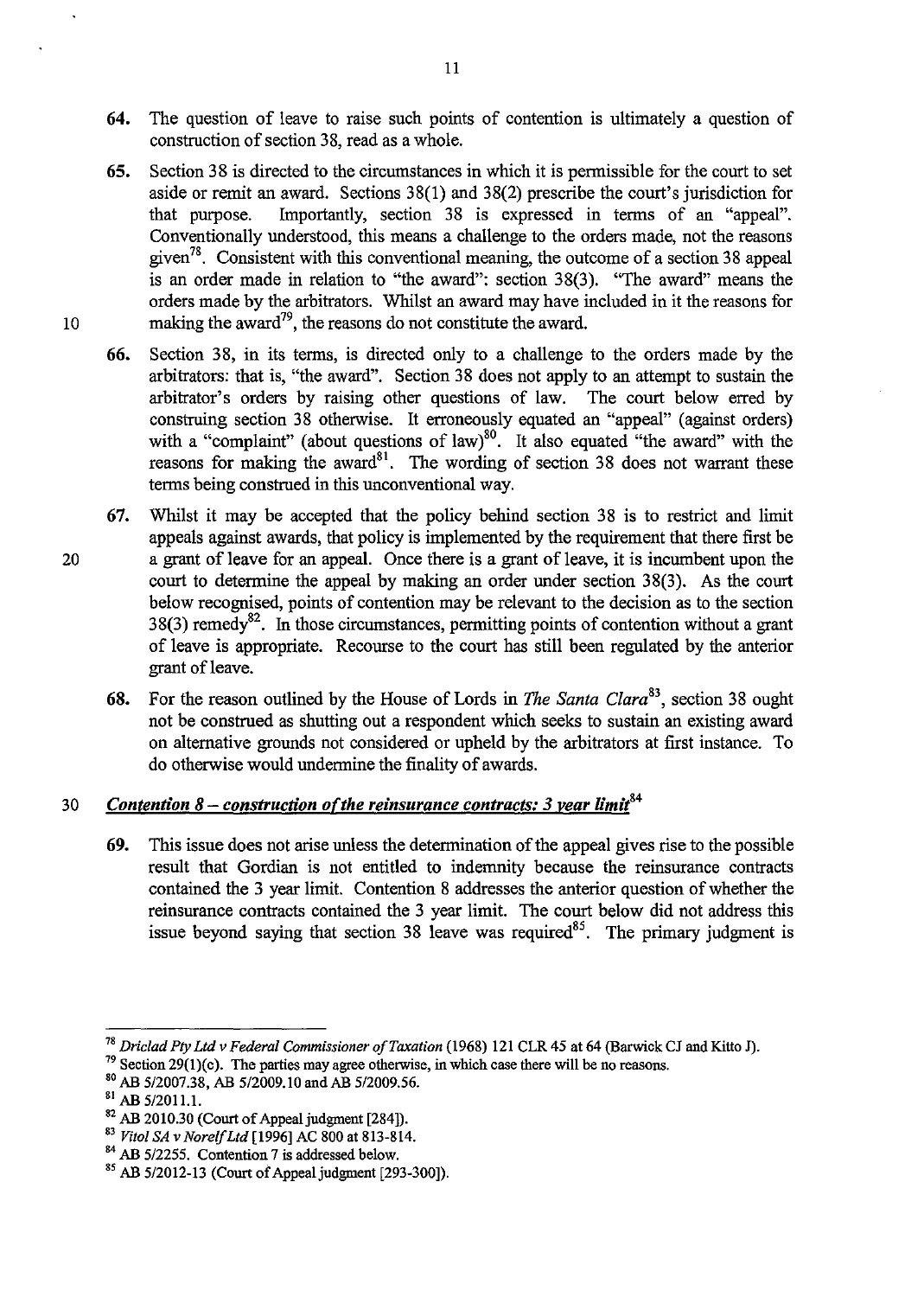silent on this issue. This is a question of law, as it concerns the proper construction of the reinsurance contracts $86$ .

- 70. The arbitrators construed the 10xslO contract as containing an exclusion or limitation which was not set out in the slip by which the contract was formed. Their reasoning was as follows:
	- (a) both the expiring reinsurance contract and the 10xslO slip for 1999 were silent on whether there was an exclusion or limit in the cover for underlying policies with extended periods or extended reporting periods<sup>87</sup>;
	- (b) the expiring reinsurance contract nonetheless contained such a limit<sup>88</sup>;
- 10 (c) the parties had the common understanding and intention that the expiring contract was so limited when the 10xs10 contract was arranged at the end of 1998<sup>89</sup>; and
	- (d) the Reinsurers agreed to extend the  $10xs10$  contract to have a 3 year limit<sup>90</sup>.

#### *Implied term in the expiring reinsurance contract:* 12 *months plus odd time*

- 71. By finding that the expiring reinsurance contract contained an unwritten exclusion or limit, the arbitrators erred in law. To justify the finding, the arbitrators referred to one matter only, namely Reinsurers' submission that such a limit was in accordance with general industry practice<sup>91</sup>.
- 72. As the asserter of an implied term based on custom and usage<sup>92</sup>, Reinsurers bore the onus of proving the existence of the custom or usage. The burden of proving a 20 sufficient custom is difficult to discharge<sup>93</sup>, requiring proof to a high standard<sup>94</sup>. The arbitrators did not refer to these legal principles. The reasons actually stated by them may be understood as recording the steps that were in fact taken in arriving at their finding<sup>95</sup>. Thus, it may be concluded that the arbitrators did not take into account these legal principles.
	- 73. Further, the arbitrators did not set out in the Award the findings of fact which were legally necessary to imply the alleged term. In particular  $96$ :
		- (a) they did not find that any relevant exclusion or limit was so notorious that everybody in the trade entered into contracts in 1998 with that usage as an implied term;
- 30 (b) they did not find that any relevant exclusion or limit was reasonable; and
	- (c) they did not find that any relevant exclusion or limit was as certain as the written contract itself.

*<sup>86</sup> BTP Tioxide Ltd v Pioneer Shipping Ltd (The Nema)* [1982] AC 724 at 736; *Pilgrim Shipping Co Ltd v The State Trading Corporation of India Ltd* [1975]1 LL Rep 356 at 361 (Roskill LJ) and 366 (Sir John Pennycuick). 87 AB 115 (Award [20]) and AB 1/14 (Award [78]).

ss AB 1114 (Award [79]).

<sup>89</sup> AB 1114 (Award [79]).

<sup>&</sup>lt;sup>90</sup> AB 1/14 (Award [79]).

<sup>&</sup>lt;sup>91</sup> AB 1/14 (Award [78]).

<sup>&</sup>lt;sup>92</sup> AB 1/69 (Second Further Amended Defence [4]).

<sup>93</sup>*Majeau Carrying Co Pty Ltd v Coastal Rutile Ltd* (1973) 129 CLR 48 at 52 (Gibbs J).

<sup>&</sup>lt;sup>94</sup> Con-Stan Industries of Australia v Norwich Winterthur Insurance (Australia) (1986) 160 CLR 226 at 241.

<sup>&</sup>lt;sup>95</sup> Waterways Authority v Fitzgibbon (2005) 79 ALJR 1816 at 1835 [130] (Hayne J, with whom McHugh J at [26] and Gummow J at [28] agreed).

*<sup>96</sup> Con-Stan Industries of Australia v Norwich Winterthur Insurance (Australia)* at 236; *Black Sea* & *Baltic General Insurance Co Ltd v Equitas Reinsurance Ltd* [1998]1 WLR 974 at 983 (HL).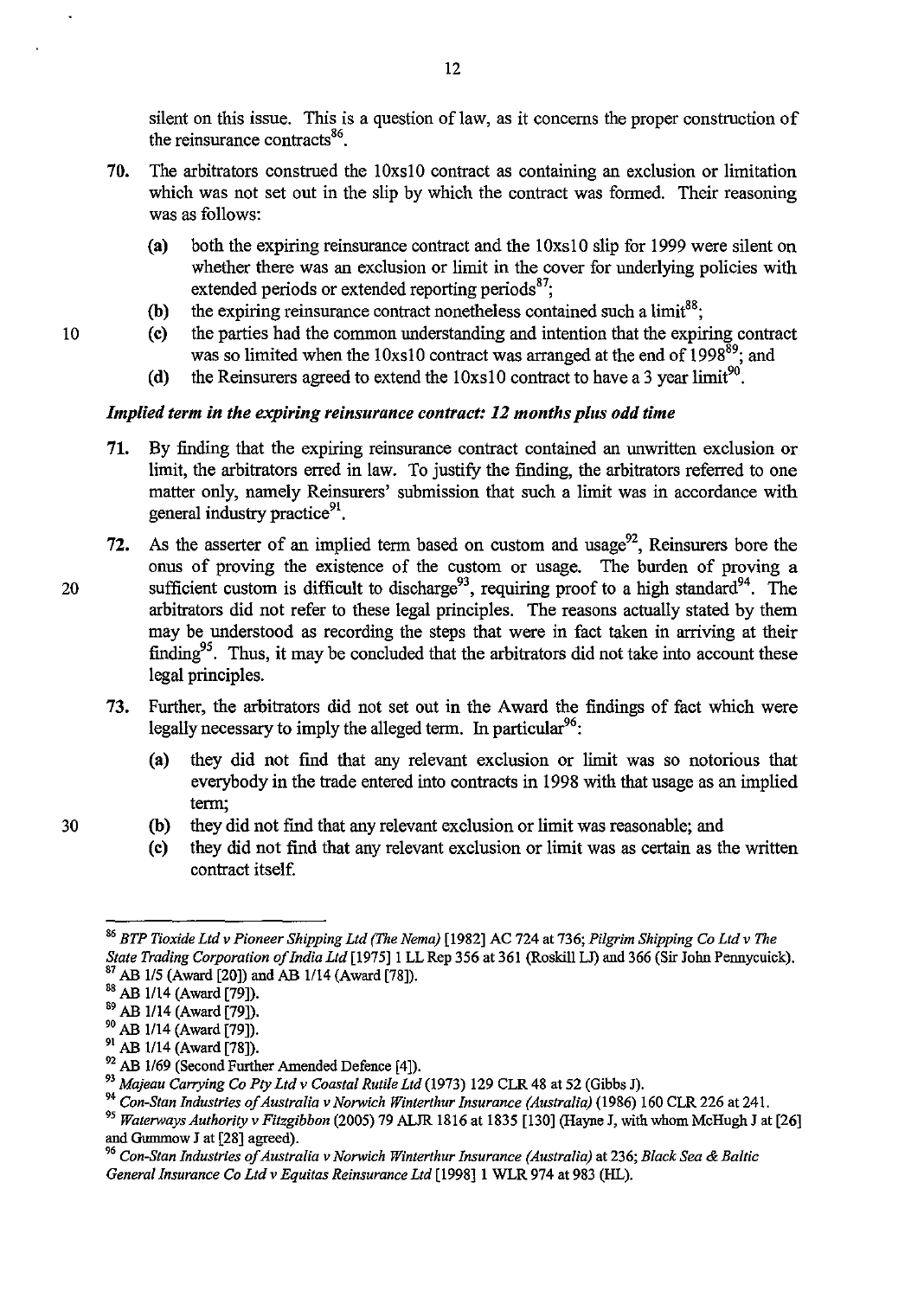- 74. By the arbitrators concluding that there was an implied term, without setting out in the Award the findings of fact which were legally necessary for the implication, there has been an error in law arising out of the Award $^{97}$ .
- 75. None of the necessary findings were open to the arbitrators on the evidence. This is certainly so having regard to the high standard of proof required. The high water mark of Reinsurers' evidence about industry practice was Mr Hassos at  $[6]^{98}$  and  $[9]^{99}$ . This was no more than evidence of a practice which "usually" occurred. It was not evidence of a practice of sufficient notoriety to warrant the implication of an unwritten term binding on all participants in the industry in 1998. Mr Backe-Hansen's evidence at [20] 10 did not take the case any further, being evidence of what was known "generally" to happen $100$ .
	- 76. To make the necessary findings, the arbitrators would have had either to make findings for which there was no evidence or misdirect themselves as to the legal principles goveming the standard of proof for implication of terms. Either way, there was an error  $\mathrm{o}$ f law<sup>101</sup>.

## *"Common understanding and intention of the parties"*

77. From the context, the arbitrators' reference<sup>102</sup> to the common understanding and intention of the parties appears to be a reference to their subjective intention, not understanding and intention objectively ascertained. The subjective intention of the 20 parties is irrelevant<sup>103</sup>. The arbitrators misdirected themselves on the correct principles of contractual construction.

#### *Letter dated* 15 *December* 1998 *and "agreement" to a* 3 *year limit*

- 78. As for the objective intention of the parties, the only document referred to in the Award was the letter dated 15 December 1998<sup>104</sup>. The arbitrators have construed this document as constituting the parties' agreement that the 1 Oxsl 0 contract would have an exclusion or limit for underlying policies with a period longer than 3 years.
- 79. Construction of the letter was a question of law. By construing the letter as they did, the arbitrators made an error of law. To the extent (if any) that the letter reveals contractual intention, it is in para 4.0 of the letter where it is specified that cover was to be 30 equivalent to  $1998$  (or better)<sup>105</sup>. For the reasons set out above, there was no relevant exclusion or limit in the expiring reinsurance contract.
	- 80. The part of the letter relied upon by Reinsurers was para 6.0, which they sought to elevate to contractual effect. Objectively viewed, any pre-contractual statements contained in that paragraph were not intended to be promissory<sup>106</sup>. They were not even representational. In its terms, para 6.0 was merely a statement of Mr Fletcher's

*<sup>97</sup> Friend and Brooker Pty Ltd* v *Council of the Shire ofEurobodalla* [1993] NSWCA 103 (Clarke JA with whom Kirby P and Sheller JA agreed).

<sup>98</sup> AB 1/185.

<sup>99</sup> AB 1/186.

 $100$  AB 1/168. Ms Rathbone's evidence at [11] was to a similar effect: AB 1/154.

<sup>101</sup>*Warley Pty Ltd* v *Adco Constructions Pty Ltd* (1988) 8 BCL 300 at 311 (McHugh JA, Hope JA agreeing).

<sup>&</sup>lt;sup>102</sup> AB 1/14 (Award [79]).

<sup>103</sup>*Pacific Carries Lld* v *BNP Paribas* (2004) 218 CLR 451 at 461 [22] (HC).

<sup>104</sup> AB 115 (Award [22]) & AB 1114 (Award [79]). Full text of the letter at AB 2/512-514.

<sup>&</sup>lt;sup>105</sup> AB 1/5 (Award [22]).

<sup>&</sup>lt;sup>106</sup> *Hospital Products Ltd v United States Surgical Corporation* (1984) 156 CLR 41 at 61-62 (Gibbs CJ).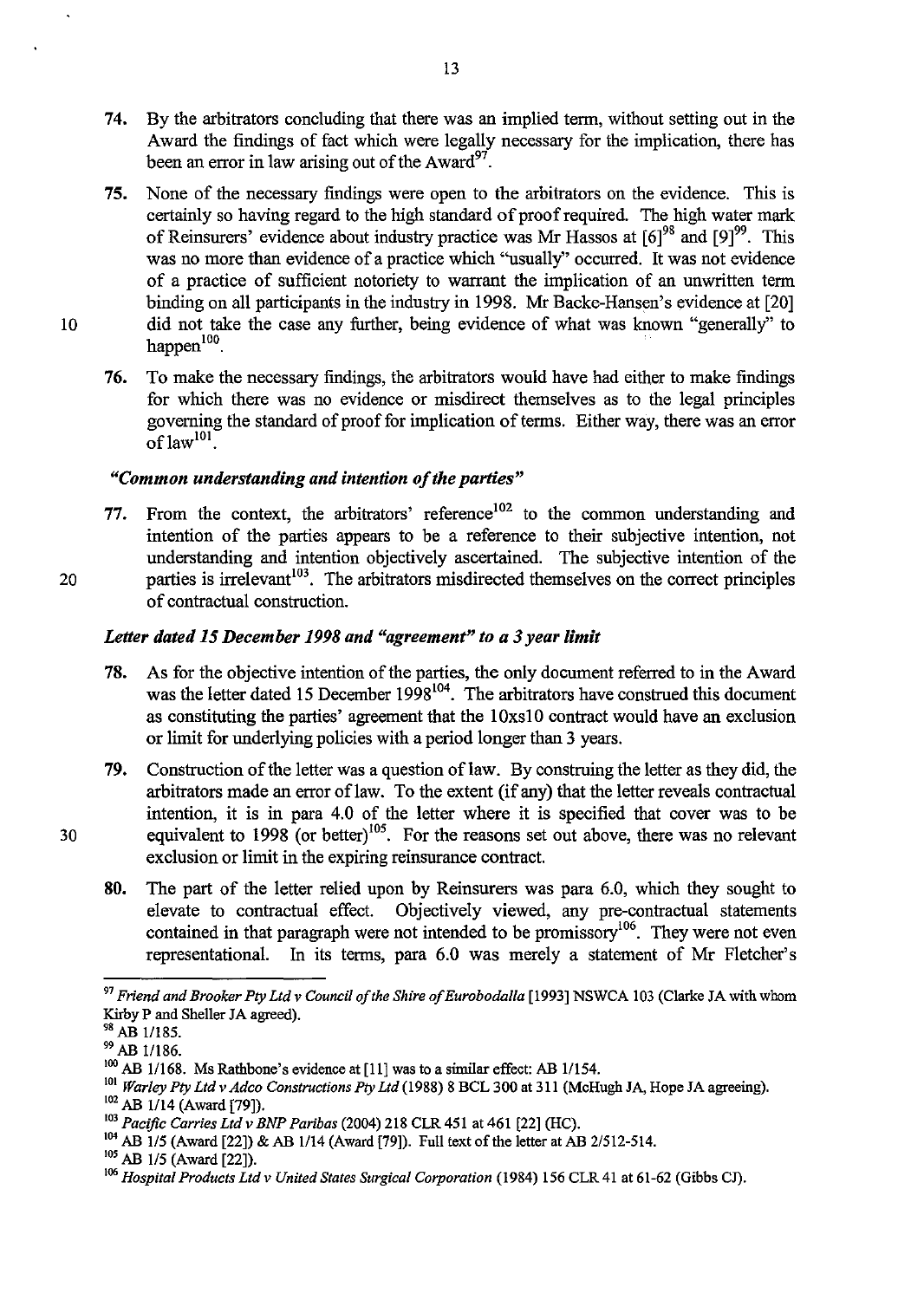(erroneous) belief about the expiring cover, a statement about the basis for that belief, and a request for information.

- 81. In any event, para 6.0 was too vague to give rise to a binding contractual term. It is too vague to be viewed as an offer capable of acceptance. Para 6.0 does not reveal agreement by the parties on how the subject matter of the paragraph was to be addressed in contractual terms. The vagueness of para 6.0 is reflected in the way Reinsurers have variously approached their dispute with Gordian, at times contending for an exclusion, then a limitation and more recently scope of cover<sup>107</sup>.
- 82. Further, the erroneous premise upon which para 6.0 was expressly based is important to 10 its construction. The premise reveals what was objectively intended, namely that the cover provided by the expiring contract was to be *expanded* to include something not already covered. The arbitrators have instead held that para 6.0 had the opposite intention, namely an intention to *cut back* the expiring cover by the addition of a new exclusion or limitation. The letter dated 15 December 1998 did not reveal such an intention. This is apparent from para 4.0 (point 5). The arbitrators' error in this regard proceeds from their error about the implied limit in the expiring reinsurance contract.
- 83. Further, the construction of the letter found by the arbitrators makes it internally inconsistent: para 4.0 (point 5) versus para 6.0. Such a construction was to be eschewed. The meaning of para 6.0 is revealed by the terms of the letter read as a 20 whole, including para 4.0. The two parts are to be construed in a way that renders them harmonious one with the other<sup>108</sup>. The arbitrators have failed to adhere to these principles of construction.
	- 84. As a matter of construction, the letter dated 15 December 1998 does not establish agreement by the parties on a 3 year limit. The arbitrators erred in law by so construing it.

## <u>Contention 9 -construction of the 3 year limit to apply to run off cover<sup>109</sup></u>

- 85. This issue arises in the same circumstances as the previous issue, and not otherwise. It addresses another anterior question, namely whether the 3 year limit applied to run off cover, such as the FAI policy. Again, the court below did not address this issue beyond 30 saying (erroneously) that section  $38$  leave was required<sup>110</sup>. The primary judge did not address this issue.
	- 86. The substance of the issue is another question of construction. Even if the letter dated 15 December 1998 is construed as the parties' agreement that the 10xsl0 contract have some exclusion or limit in the cover, the content and operation of that exclusion or limit was a matter for construction of the letter.
	- 87. Relevantly, there are two types of D&O policies:
		- (a) policies for the directors of a company which will be in ongoing operation during the period of the policy - such policies typically cover claims made and notified

 $109$  AB 5/2255.

<sup>&</sup>lt;sup>107</sup> AB 1/17 (Award [90]).

<sup>\08</sup> *Australian Broadcasting Commission* v *Australasian Performing Right Association* (1973) 129 CLR 99 at 109.

<sup>110</sup> AB *512012-13* (Court of Appeal judgment [293-300]).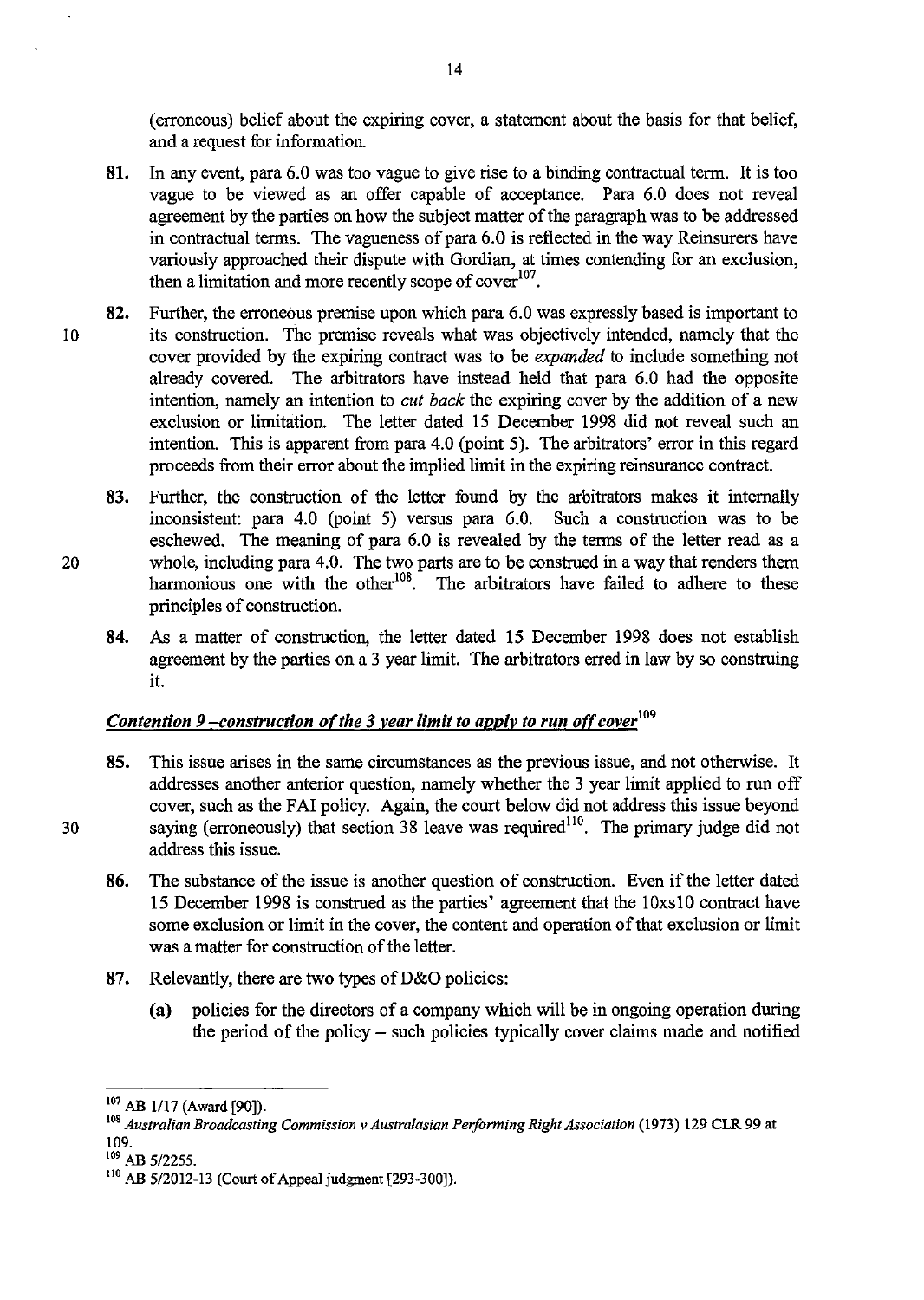during the period arising from wrongful acts, which wrongful acts may also occur during the period of the policy as the company is in ongoing operation; and

- (b) run-off policies, where the company has ceased to trade (or has been taken over) such policies cover claims made and notified during the period specified in the policy, but only where the claim arises from a wrongful act which occurred before the run-off policy commenced.
- 88. The two types of policy are distinct. Reinsurers' evidence before the arbitrators, which Gordian accepted, was that an agreement to reinsure operational policies is not the same as an agreement to reinsure run-off policies<sup>111</sup>. For North American claims, the 10 standard exclusion clause addressed the two types of policies separately<sup>112</sup>.
	- 89. The arbitrators, however, did not draw any distinction between the two types of policies for the purposes of construing the 3 year limit. The arbitrators overlooked this central issue in the case, namely that the FAI policy was not an operational policy but a run-off policy<sup>113</sup>. The arbitrators did not consider whether the parties' agreement on a 3 year limit addressed run-off policies. The Award is silent on this construction issue.
- 90. It is apparent from the terms of the letter dated 15 December 1998 (ie, paragraph 6.0) that the parties did not address run-off policies. This is how a reasonable reader of the letter would have understood it, as illustrated by the understanding of the person who wrote it (Mr Fletcher<sup>114</sup>) and the reinsurance officer who read it (Ms Rathbone<sup>115</sup>). Both 20 understood Gordian's enquiry about multi year policies to deal only with the operational period of policies.
	- 91. As a matter of construction, any 3 year limit in the 15 December 1998 did not extend to cover run-off policies. The arbitrators erred in law by construing it otherwise.

# *Contention 10 – construction of the 5xs5 and 3xs2 contracts*<sup>116</sup>

- 92. Gordian sued Reinsurers on three different contracts of reinsurance. In addition to the 10xsl0 contract, Gordian sued on the 5xs5 and 3xs2 contracts which were formed by various reinsurers signing and stamping slips in 1999 and 2000 (see below).
- 93. Contention 10 arises in the same circumstances as Contentions 8 and 9 above, and not otherwise. It addresses another anterior question, namely whether the 3 year limit 30 (however construed) was included in the 5xs5 and 3xs2 contracts, or just the 10xs10 contract. Again, the court below did not address this issue beyond saying (erroneously) that section 38 leave was required<sup>117</sup>. The primary judge did not address this issue.
	- 94. The two construction issues addressed above relate to the 10xs10 contract. The parties to the 10xsl0 contract were Gordian and Westport, Assetinsure, Munich Re and XL Re. It was entered into on 23 and 31 December  $1998^{118}$ .

III AB 11189 (Hassos [25]).

<sup>&</sup>lt;sup>112</sup> AB 1/389-390 (PINA exclusions (iii) and (v). The PINA clause was in the expiring reinsurance contract and a modified version was also in the IOxsl0 contract).

<sup>&</sup>lt;sup>113</sup> AB 1/13 (Award [73]).

<sup>114</sup> AB 11128 (Fletcher [45]-[46]).

liS AB 3/1290-1291 (Rathbone xxm at T138.37-139.7), AB 311297 (T145.39-42) and AB 3/1305 (T153.34-36). 116 AB 5/2255.

 $117$  AB 5/2014 (Court of Appeal judgment [301-303]).

 $118$  AB 1/6 (Award [28]).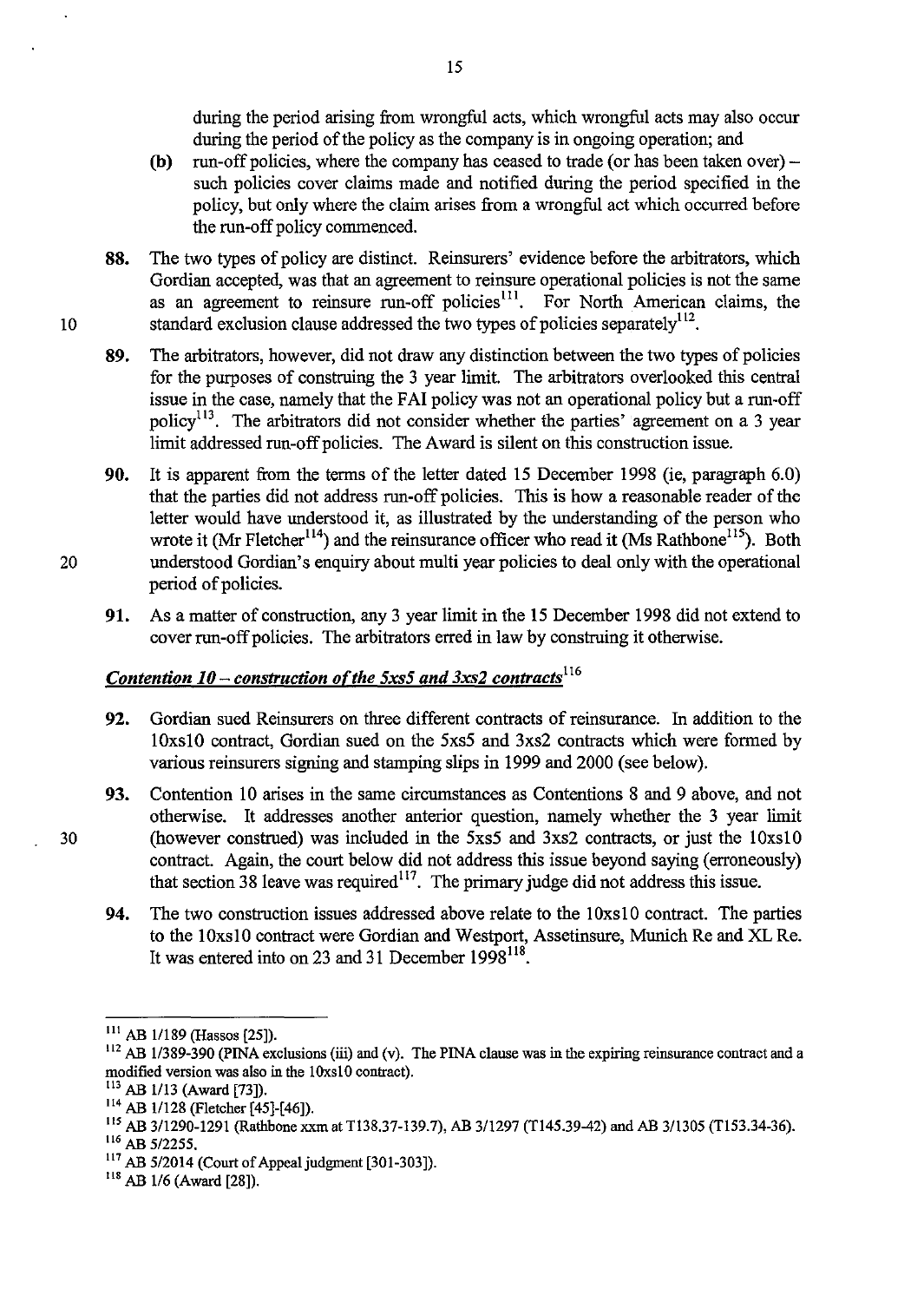- **95.** The parties to the 3xs2 and the 5xs5 contracts were different: Gordian and Westport, Assetinsure, Scor and Copenhagen Re. All the parties to the 3xs2 and 5xs5 contracts, except Copenhagen Re, entered into them in August 1999<sup>119</sup>. Copenhagen Re did not enter into the  $3xs2$  and  $5xs5$  contracts until March  $2000^{120}$ . The broker used for the  $3x<sub>s2</sub>$  and  $5x<sub>s5</sub>$  contracts was different to the broker for the  $10x<sub>s10</sub>$  contract<sup>121</sup>.
- **96.** Like the 10xs10 contract, the slips for the 3xs2 and 5xs5 contracts were silent on any exclusion or limitation that would affect the FAI policy. The letter dated 15 December 1998, which was central to the arbitrators' reasoning for the 10xsl0 contract, was removed in time from formation of the 3xs2 and 5xs5 contracts. Further, the arbitrators 10 gave special emphasis to the fact that the letter was initialled and stamped by each of the parties to the  $10xs10$  contract<sup>122</sup>. However, the letter was never seen by some of the parties to the 3xs2 and 5xs5 contracts (Copenhagen Re and Scor), much less initialled and stamped by them.
	- **97.** Nonetheless, the arbitrators stated that "although there are some differences between the reinsurance treaties and the reinsurers are not identical, there are no differences which are material to the primary question whether the FAI D&O run-off policy is covered by all or any of the reinsurance treaties. The question substantially involves the ambit of the [10xs10 contract]."<sup>123</sup>
- **98.** The Award is thereafter silent on the 3xs2 and 5xs5 contracts. The arbitrators evidently 20 took the approach that they would decide the claim with respect to the 10xs10 contract, and the result for the other contracts would automatically follow. This was an error of law. They failed to have regard to the case as pleaded They also failed to have regard to their own subsequent reasoning about the centrality of the letter dated 15 December 1998, and the absence of a material connection between that letter and the formation of the 3xs2 and 5xs5 contracts. In the result, they misconstrued the 3xs2 and 5xs5 contracts to include an exclusion or limit which was not in the written terms.
- **99.** There has never been any suggestion that the parties to the 3xs2 and 5xs5 contracts agreed that there would be an exclusion or limit which applied to underlying policies with long periods, or run-off policies. On the pleadings, Reinsurers only put forward 30 two defences to the claim under the 3xs2 and 5xs5 contracts:
	- **(a)** an express term that the class of business covered by the 3xs2 and 5xs5 contracts would be the same as for the  $10xs10$  contract<sup>124</sup>; and
	- **(b)** an implied term to the same effect<sup>125</sup>.
	- **100.** The arbitrators made no finding that the 3xs2 or the 5xs5 contracts contained either the alleged express term or the alleged implied term. Nor did they make any findings of fact which were necessary to allow either of those terms to be found. Such findings would not have been open to the arbitrators having regard to the case put by Reinsurers.

<sup>119</sup>AB *118* (Award [49]).

<sup>120</sup> AB *119* (Award [58]).

<sup>121</sup> AB *118* (Award [46]).

<sup>122</sup> AB *1114* (Award [79]).

<sup>123</sup> AB *1113* (Award [76]).

<sup>&</sup>lt;sup>124</sup> AB 1/69 (Second Further Amended Defence [5]).

<sup>&</sup>lt;sup>125</sup> *Ibid.* Rectification and estoppel claims were also pleaded, but were only faintly pressed before the arbitrators.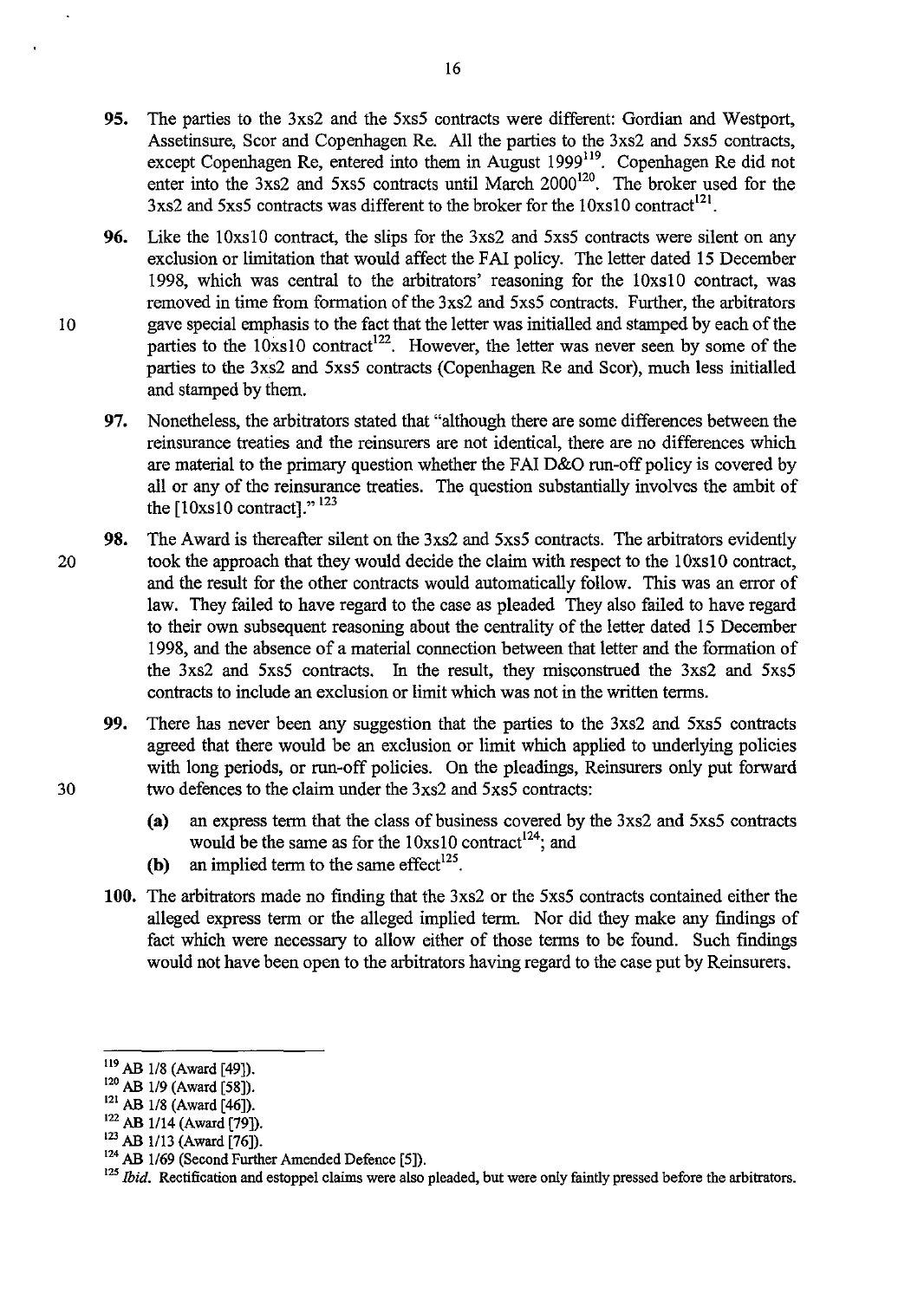#### *Alleged express term*

- 101. The particulars given of the alleged express term were contained in paragraph 6 of the Second Further Amended Defence<sup>126</sup>. They were limited to:
	- (a) the letter dated 15 December 1998<sup>127</sup>;
	- (b) a conversation on 29 June 1999 between Gordian's new broker (Benfield Greig) and one of the reinsurers, Westport<sup>128</sup>; and
	- (c) a letter dated 5 July 1999 from Westport to Benfield Greig<sup>129</sup>.
- 102. All these matters are merely pre-contractual negotiations. It would have been impermissible $130$  for the arbitrators to allow them to subtract from, add to, vary or 10 contradict the terms of the parties' agreement as subsequently set out in the slip which was formally signed and stamped by the relevant Reinsurers.
	- 103. In any event, the letter dated 15 December 1998 was 8 months old when the 3xs2 and 5xs5 contracts were formed with most of the Reinsurers (even older for Copenhagen Re). Objectively, the contents of that letter could not have been taken to have been the intention of the parties in August 1999 (or March 2000 in the case of Copenhagen Re), especially having regard to the changes in broker and personnel within Gordian in the meantime<sup>131</sup>. In any event, neither Copenhagen Re nor Scor ever saw the letter. They did not agree to it.
- 104. As for the conversation on 29 June 1999, the arbitrators' finding is expressed in terms 20 of pre-contractual negotiations. It is not capable of establishing an agreement which would bind the parties after written documents were subsequently executed. In any event, there was no evidence that Assetinsure, Scor and Copenhagen Re were aware of the conversation. Further, the conversation occurred 7 weeks before the contracts were finally made. Objectively, the parties would not be taken still to have any intention revealed by the conversation other than what they reduced to writing at the time of contract.
- 105. As for Westport's letter dated 5 July 1999132, the only words relied upon by the Reinsurers were "Exclusions: As per draft slip and the \$10mio xs \$10mio layer except ...". The arbitrators made no finding about the proper construction of these words. If 30 the arbitrators construed them as relating to all exclusions and limitations in the contracts, they misconstrued the letter. Read in context, these words related only to the professions exclusion list, not exclusions generally. In any event, there was no evidence that Assetinsure, Scor and Copenhagen Re ever saw this letter or agreed to its terms. The only terms agreed by them were set out in the slips they formally stamped.
	- 106. As the asserter of the alleged express term, Reinsurers bore the onus of proof. The evidence was incapable of establishing the alleged term. If the arbitrators found the express term as alleged, they erred in law.

 $126$  AB 1/70.

<sup>&</sup>lt;sup>127</sup> AB 1/8 (Award [46]).

<sup>&</sup>lt;sup>128</sup> AB 1/8 (Award [47]).

<sup>&</sup>lt;sup>129</sup> AB 1/8 (Award [48]).

<sup>130</sup>*Codelfa Constructions Pty Ltd v State Rail Authority of NSW* at 347 and 352 (Mason J); *Chartbrook Ltd v Persimmon Homes Ltd* [2009]1 AC 1101 at 1120-1121 [41-42].

 $131$  AB 1/8 (Award [46]).

<sup>&</sup>lt;sup>132</sup> AB 2/801 (letter).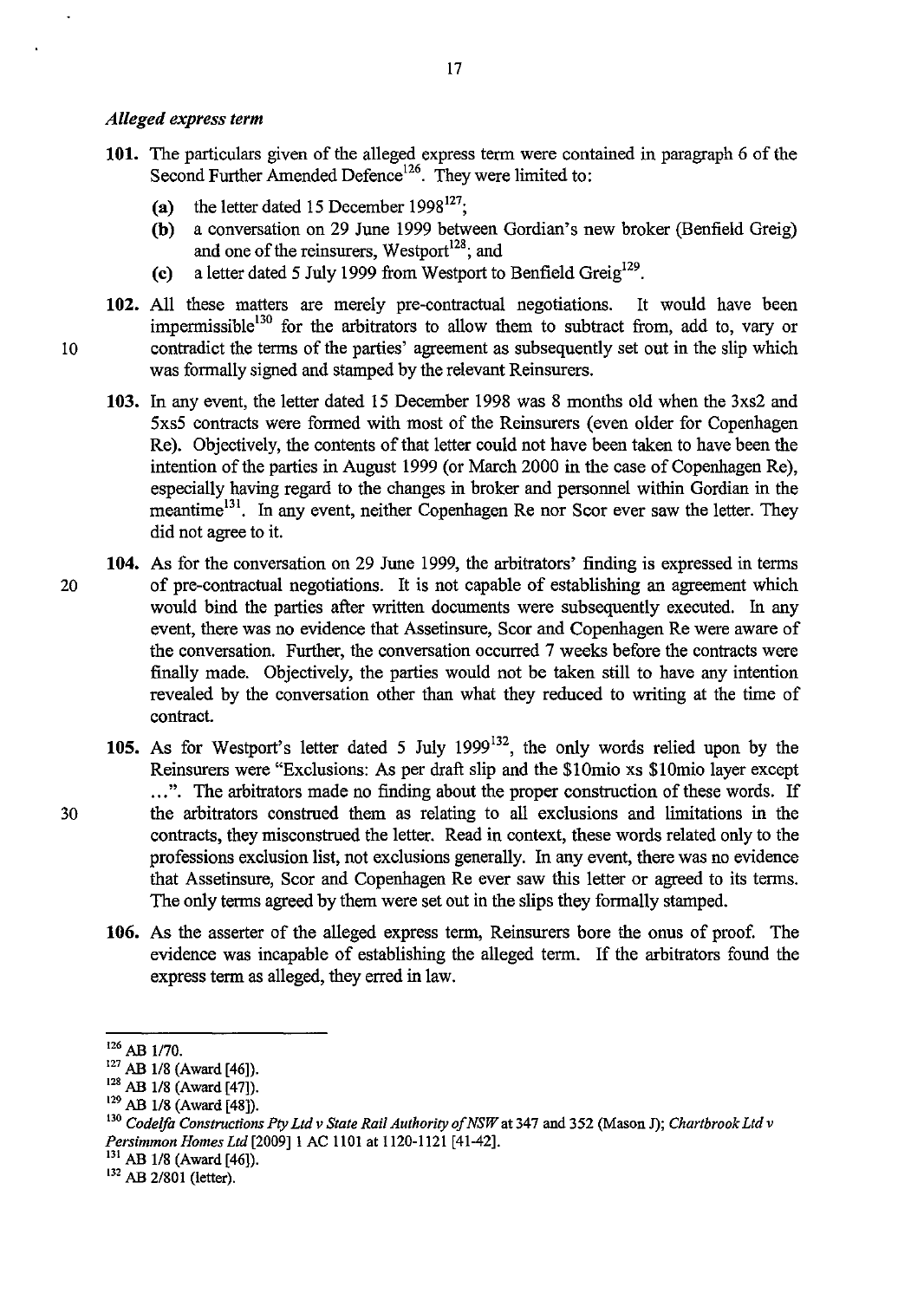#### *Alleged implied term*

- 107. The particulars given of the alleged implied tenn were also in paragraph 6 of the Second Further Amended Defence<sup>133</sup>. *First*, the implication was said to arise from the conversation on 29 June 1999. The arbitrators' finding as to that conversation  $134$  is not capable of sustaining the alleged implied term in the contract subsequently formed. This is especially so given the other reinsurers' ignorance of the conversation.
- 108. Reinsurers' *second* alleged basis was that the implied term was obvious, reasonable and equitable as well as necessary for the effective operation of a contract of its nature in the circumstances in which it was entered into. No such implication could occur unless the 10 alleged implied term met all of the five conditions set out in *Codelfa Constructions Proprietary Ltd* v *State Rail Authority of NSW* 135. The arbitrators made no findings of fact which would have been legally necessary to conclude that all five conditions had been fulfilled. Nor was it open to them to do so:
	- (a) no evidence was adduced to establish why different treaties with different tenns would not have been reasonable, let alone equitable;
	- (b) no evidence was adduced to show necessity the necessity of the alleged implied tenn was contradicted by the facts in this case itself, where the parties to the 3xs2 and 5xs5 contracts expressly agreed to professions exclusions different to those which had previously been agreed for the  $10xs10$  treaty<sup>136</sup>;
- 20 (c) nor was there any evidence that the alleged implied term was so obvious that it went without saying; and
	- (d) the alleged implied term was inconsistent with the parties' express agreement in the 5xs5 and 3xs2 slips, namely that the wording was "to be agreed" - the parties contemplated further agreement which mayor may not be consistent with the terms of the 10xs10 contract, to which there was different parties.
- 109. The *third* basis put forward for the implied tenn was customs, usages and professional practices in the market in 1998. Again, Reinsurers bore the onus of proof to a high standard. The arbitrators made no finding of the facts which were legally necessary for the implication of a term on this basis. There was no finding that there existed any 30 relevant market practice, especially when regard is had to the circumstances of this particular case:
	- (a) 80% of the 3xs2 and 5xs5 treaties were placed 8 months after the IOxsl0 treaty;
	- (b)  $20\%$  was placed 14 months after the  $10x s 10$  treaty;
	- (c) in each case, by a different broker; and
	- (d) to different reinsurers.
	- 110. Nor was there any finding that the alleged implied term was reasonable and was as certain as the written contract itself.
	- **111.** Absent these findings, it was not open to the arbitrators to find the implied term as alleged. If they nonetheless did so, they erred in law.

40

 $^{133}$  AB 1/70.<br> $^{134}$  AB 1/8 (Award [47]).

<sup>&</sup>lt;sup>135</sup> (1982) 149 CLR 337 at 347 (Mason J).

<sup>&</sup>lt;sup>136</sup> AB 1/8-9 (Award [47], [48] [54] & [55]).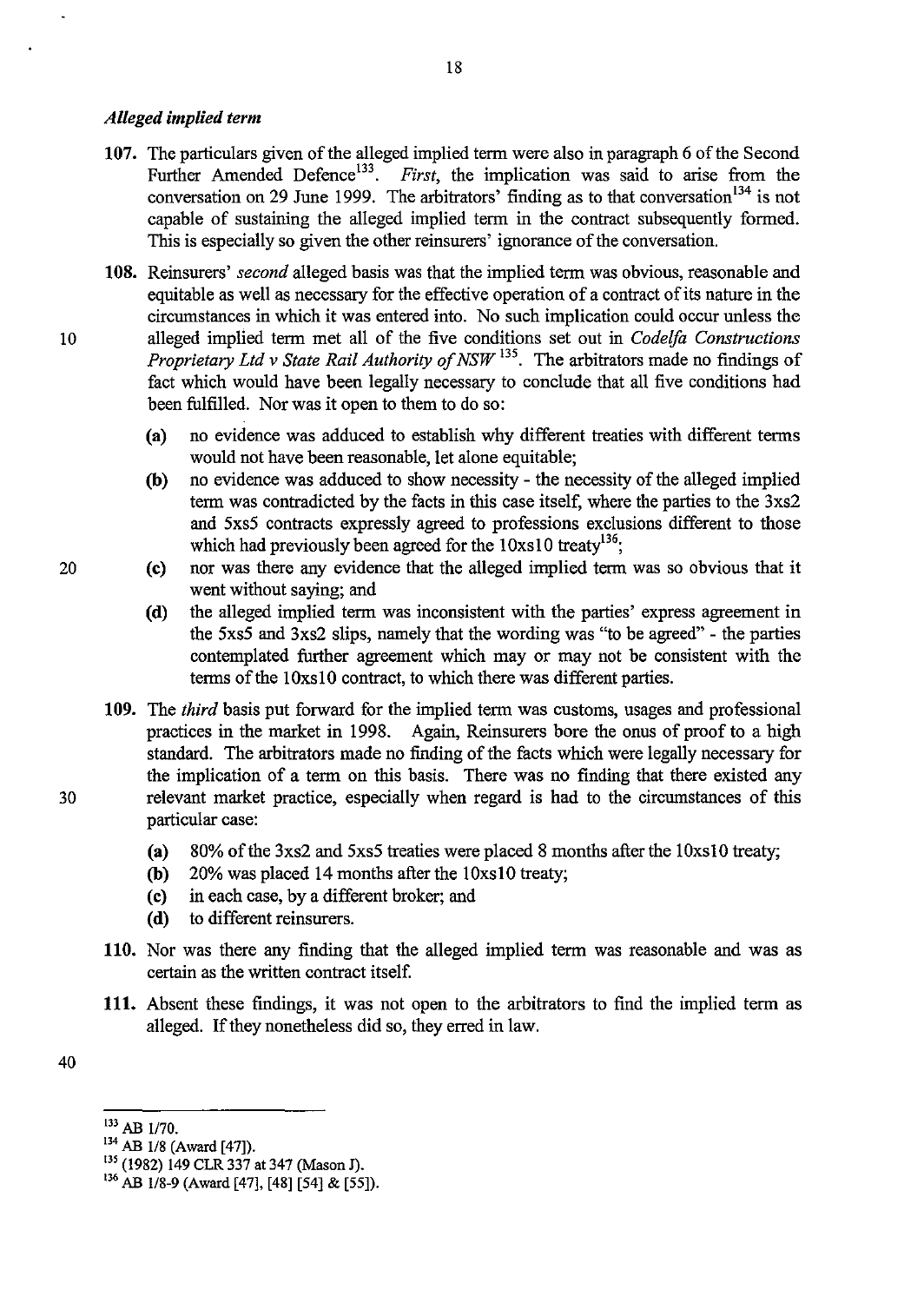#### *Summary of construction of the 3xs2 and 5xs5 contracts*

112. There was no basis for the conclusion set out in paragraph [76] of the Award that there was no material difference between the three contracts. By construing the 3xs2 and the 5xs5 contracts as containing an unwritten exclusion or limitation which affected the F AI policy, the arbitrators erred in law.

## *Contention 7 – Gordian's established acceptance and underwriting policy*<sup>137</sup>

- 113. This issue does not arise unless the detennination of the appeal results in further consideration of section 18B reasonableness and/or section 22 general justice and fairness (either by the Equity Division or the arbitrators).
- 10 114. Although not an issue in the arbitration, the question whether the FAI policy was within Gordian's established acceptance and underwriting policy is referred to in the Award<sup>138</sup>. The arbitrators said that they were not persuaded that the FAI policy was within Gordian's established acceptance and underwriting policy.
	- 115. After what fell from the arbitrators, Reinsurers for the first time submitted to the primary judge that the FAI policy was not within Gordian's established acceptance and underwriting policy. They did so to support their arguments about section 18B reasonableness and section 22 general justice and fairness<sup>139</sup>. If such a finding was made by the arbitrators, it constituted an error of law. It was not open to them, having regard to the way the arbitration was conducted.
- 20 116. Arbitrators are only permitted to decide issues submitted to them by the parties because:
	- (a) arbitration is a consensual process; and

(b) procedural fairness requires that the parties be aware what issues are being decided.

- 117. In this case, the issues in the arbitration were defined by points of claims and points of defence. Originally, Reinsurers alleged that the FAI policy was not within Gordian's established underwriting policy, by reason of which Gordian was in breach of the 10xs10 contract of reinsurance<sup>140</sup>. This allegation was denied by Gordian<sup>141</sup>. Had it remained an issue, Reinsurers bore the onus of proof
- 118. However, by amendment made on the eve of the hearing (10 July 2008), the allegation 30 was abandoned by Reinsurers<sup>142</sup>. Thereafter, the arbitration was conducted on the basis that the FAI policy was within Gordian's established underwriting policy:
	- (a) no evidence was adduced by Reinsurers to prove that the FAI policy was not within Gordian's established underwriting policy;
	- (b) evidence from Gordian that the FAI policy was within its established underwriting policy<sup>143</sup> was not challenged – there was no cross examination on this issue;

<sup>137</sup> AB *5/2255.* 

<sup>&</sup>lt;sup>138</sup> AB 1/14 (Award [79]).

<sup>&</sup>lt;sup>139</sup> AB 4/1598.02, 4/1598.40ff & 4/1600.30. They continue to do so in this Court: Reinsurers' submissions  $[21(e)].$ 

 $140$  AB 1/94 (Amended Cross Claim dated 10 March 2008 [12]-[13]).

<sup>&</sup>lt;sup>141</sup> AB 1/107 (Defence to Amended Cross Claim [1]).

<sup>&</sup>lt;sup>142</sup> AB 1/102 (Further Amended Cross Claim dated 10 July 2008 [4-17]).

<sup>143</sup> AB 11120-121 & 1/126 (Fletcher statement dated 3 June 2008 [6]-[10] & [34]).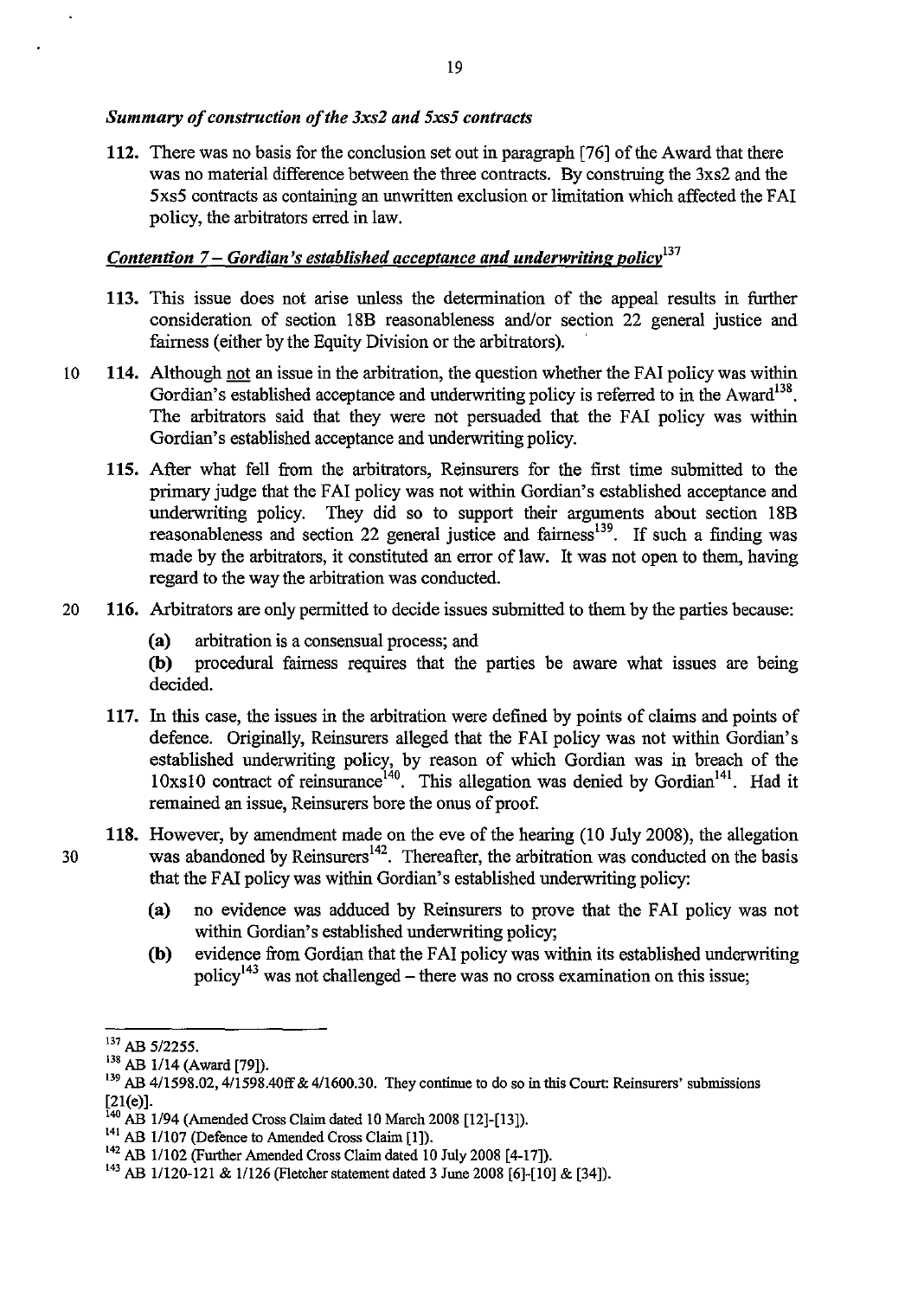- (c) Reinsurers made no submission that the FAI policy was not within Gordian's established underwriting policy; and
- (d) Gordian positively submitted that there was no allegation that the FAI policy was not within its established underwriting policy<sup>144</sup>.
- 119. The issue having been withdrawn from the arena of controversy, Gordian conducted its case accordingly, including as to submissions made. Procedural fairness required that the arbitrators proceed on the basis that the F AI policy was within Gordian's established underwriting policy.
- 120. Further, the arbitrators made the following findings of fact:
- 10 (a) FAI Insurance Limited was a current D&O insured of Gordian when it requested Gordian to provide run-off cover<sup>145</sup>; and
	- (b) when requested to do so, Gordian's usual practice was to provide run-off cover to current D&O insureds provided the premium was appropriate to the risk<sup>146</sup>.
	- **121.** These findings suggest an internal contradiction within the Award on this issue. Having regard to these findings, and absent any allegation, evidence or submission to the contrary, it was not open to the arbitrators to find that the FAI policy was not within Gordian's established underwriting policy. Had Reinsurers maintained such an allegation, there would have been no evidence upon which the arbitrators could have upheld it.
- 20 122. In these circumstances, the arbitrators' treatment of this issue was an error oflaw. The court below found there to be powerful considerations in support of the above contentions, but did not deal further with the issue because it had held that section 38 leave is required to raise a point of contention<sup>147</sup>. For the reasons outlined above, section 38 leave is not required. If the appeal to this Court is allowed, any remitter ought be on the basis that the FAI policy was within Gordian's established underwriting policy.

## *Contentions 11 & 12 – implications of the points of contention for the appeal*<sup>148</sup>

- 123. If the Court upholds either Contention 8 or Contention 9, then Gordian is entitled to all the relief granted in the Award regardless of the detennination of the issues raised on 30 the appeal. In those circumstances, the appeal should be dismissed.
	- 124. If the Court upholds Contention lO, then Gordian is entitled to the relief granted in paragraph 2 of the Award (which relates to the 5xs5 and 3xs2 contracts only) regardless of the determination of the issues raised on the appeal. In those circumstances, the appeal should be dismissed to the extent that it challenges that part of the Award.
	- 125. If the Court upholds Contention 7, any remitter of the case ought be on the basis that the FAI policy was within Gordian's established underwriting policy.

<sup>&</sup>lt;sup>144</sup> AB 1/266 (Outline of Claimant's Submissions to the arbitrators dated 21 July 2008 [5(b)]).

<sup>&</sup>lt;sup>145</sup> AB 1/3 (Award [2]).

<sup>&</sup>lt;sup>146</sup> AB 1/3 (Award [5]).

<sup>147</sup> AB 5/2012 (Court of Appeal judgment [290-292]).

 $148$  AB 5/2255-2256.